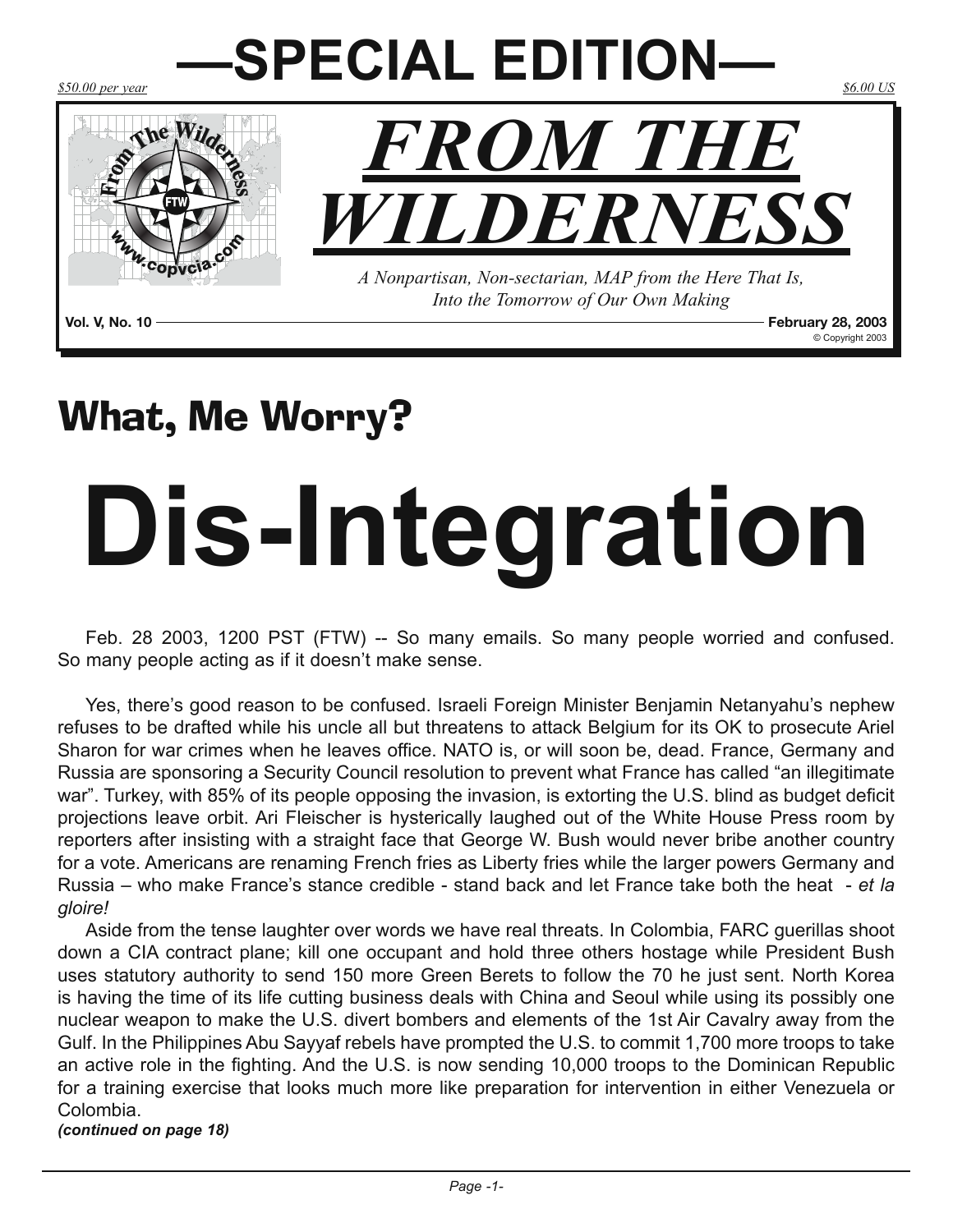### *From The Wilderness*

Michael C. Ruppert Publisher/Editor

Contributing Editor--------------- Peter Dale Scott, Ph.D. Contributing Editor – Energy ---------- Dale Allen Pfeiffer Office of Public Affairs---------------------- Michael Leon

*From The Wilderness* is published eleven times annually. Subscriptions are \$50 (US) for 12 issues.

#### *From The Wilderness*

P.O. Box 6061- 350, Sherman Oaks, CA 91413 [www.copvcia.com](http://www.copvcia.com) editorial: editor@copvcia.com subscriptions and customer service: service@copvcia.com

(818) 788-8791 \* (818) 981-2847 fax

#### **TABLE of CONTENTS**

| Chapter Twenty-Three - Eating The Chosen People<br>(excerpt from Mike Ruppert's forthcoming book)3 |  |
|----------------------------------------------------------------------------------------------------|--|
|                                                                                                    |  |

© Copyright 2003, Michael C. Ruppert and From The Wilderness Publications, www.copvcia.com. All Rights Reserved.

#### **REPRINT POLICY**

Any story, originally published in From The Wilderness, more than thirty days old may be reprinted in its entirety, non-commercially, if, and only if, the author's name remains attached and the following statement appears:

"Reprinted with permission, Michael C. Ruppert and From The Wilderness Publications, www.copvcia.com, P.O. Box 6061-350, Sherman Oaks, CA, 91413. 818-788-8791. *FTW* is published monthly, annual subscriptions are \$50 per year."

THIS WAIVER DOES NOT APPLY TO PUBLICATION OF NEW BOOKS.

For reprint permission for "for profit" publication, please contact Michael Leon. For Terms and Conditions on subscriptions and the From The Wilderness website, please see our website at: www.fromthewilderness.com

**A Trial Balloon? – "Five to Ten Times Worse Than the Patriot Act"**

**Secret Bush Legislation Sent to Cheney, Hastert, Deepens Assault on Constitution** 

# **Patriot II**

by Michael C. Ruppert

Feb. 25 2003, 1800 PST (FTW) -- With more than twenty U.S. cities having passed resolutions openly opposing the multiple civil liberties violations in the 2001 Patriot Act, and as the state of New Mexico debates legislation that would encourage police agencies to avoid violations of the First Amendment, the recent leak of a secret Bush administration bill that would further erode civil liberties has provoked a bizarre tale of denials and "non responses" by the administration. Thus far the saga of the Domestic Security Enhancement Act of 2003 commonly known as Patriot II - suggests that the leak of the proposed legislation was possibly a "trial balloon" or "tester" to gauge both public and congressional reaction to a bill that, if passed, would grant the federal government drastic new powers in a continuing erosion of the Bill of Rights.

Patriot II has not been officially introduced in either house of congress and thus has no official standing. It has, however, been officially transmitted by the Bush Justice Department to Vice President Cheney (President of the Senate) and House Speaker Denny Hastert, R-Illinois.

The bill has already been given a clandestine odor and the Bush administration has violated standard congressional protocols in its handling. In fact, the administration has been caught in outright lies about the bill's actual status. In official comments dated February 10, ranking Senate Judiciary Committee member Patrick Leahy, D-Vermont, stated, "For months, and as recently as just last week, Justice Department officials have denied to members of the Judiciary Committee that they were drafting another anti-terrorism package. There still has not been any hint from them about their draft bill."

John Conyers, D-Michigan, ranking member of the House Judiciary Committee, which has jurisdiction over proposed anti-terrorism legislation, in a Feb, 10th letter to Attorney General John Ashcroft -- signed also by Representatives Robert Scott, D-Virginia, and Sheila Jackson Lee, D-Texas, wrote: *(continued on page 13)*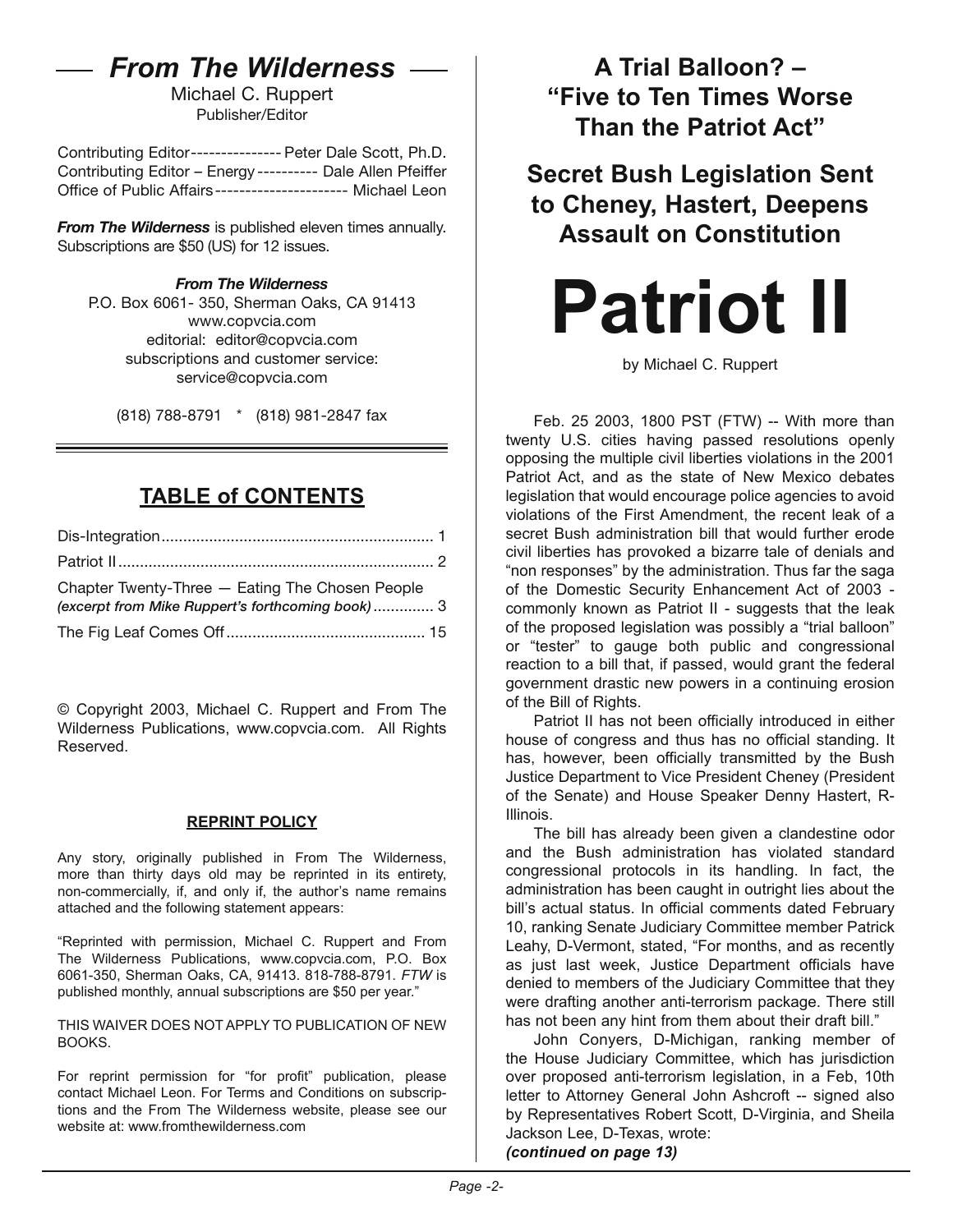## **CHAPTER TWENTY-THREE — Eating The Chosen People**

*Fascism should more properly be called corporatism, since it is the merger of state and corporate power.* — Benito Mussolini

*If you understand nothing else about the map that I have been trying to draw for you, understand that the post 9-11 erosion of civil liberties and the economic devastation that is being felt here at home - in the land of The Chosen People - are opposite sides of the same coin. One begets and demands the other, whether the Empire consciously considers it or not. And the currents of behavior depicted on the map dictate, as surely as gravity pulls things down and not up, that what has already started can only get worse. This is both the good news and the bad news. For years many already aware Americans have complained about the complacency of the general population in this country, seeing it as the single biggest obstacle to meaningful change. In the metaphor I used earlier in the book about a ham and eggs breakfast, the American people were playing the role of the chicken rather than the pig.* — Mike Ruppert

The role has changed and the obstacle is being removed…

#### **HOMELAND (IN)SECURITY**

----------

…And then we have the advent of the Department of Homeland Security (DHS) which came into being in January of 2003 and became fully operational in March. The best way to understand the Homeland Security Act is to think of it as the vehicle which will be driven on the road to complete totalitarianism. When overt or covert operations are carried out, cars need to be rented, motel rooms need to get paid for, staff has to be funded. Telephone numbers and data bases need to be created. Airplanes need to be chartered or scheduled.

Homeland Security is, at least in part, the vehicle by which the Patriot Act is brought to life. It has combined 22 different components of the U.S. government into a complete unified command structure. It has given the President absolute authority to give it orders (through the Secretary). It has removed many of the labor protections of employees who are now much more closely related to members of the Armed Forces than they understand – "property of the U.S. government". And it has made sure that no dissenting voices can arise by removing dialogue between differing cabinet departments over varying priorities.

And it has done much more than that. For within its pages and hidden behind its mission, stated in Title I, "to prevent terrorist attacks within the United States, reduce the vulnerability of the United States to terrorism and minimize the damage from...attacks that do occur" are some very insidious provisions. These provisions attack both your rights and your pocketbook with equal vigor.

Employees of the DHS will be enforcers. They will carry weapons and they will also enforce drug laws.**1** They will take control of and coordinate all communications, including radio, teletype and telephone communications at state and local levels to maximize efficiency, and they will coordinate federal grants and provide equipment to upgrade all state and local radio and closed "intranet" systems which means that they will both control and monitor all state and local emergency communications.**2** And they will also set up secure communications for private industry (the corporations who will be selling the equipment), the banking industry and all other corporations deemed to be "critical infrastructure.**3**

The DHS will collect and share intelligence vital for its primary mission which is the protection of critical infrastructure. In the process of doing this, it will access the intelligence of state and local agencies and "coordinate" the dissemination of that information.**4** This means that local police agencies, if they want to continue receiving federal subsidies and don't want to look as though they aren't concerned about their citizens, will effectively become intelligence gathering units for the federal government. In addition the DHS Secretary and his employees are also given total access to all information in any federal agency, whether verified or not on a level of priority equal with the President and the Director of Central Intelligence.**5** It will also have complete access to all banking and stock transaction records and may share that information as it sees fit.**6**

In fulfilling its mandate to enhance cyber security the DHS will be given access to all state and local databases and programs and "upon request" to privately owned data bases (e.g. your HMO records) to make sure that each system's vulnerabilities have been analyzed and that the "proper technical assistance" has been rendered to upgrade each system as needed.**7** This is where TIA and the PROMIS back door get introduced. Even if Congressional attempts to suspend funding for the Total Information Awareness (TIA) program are successful, the program will still be in place and operating "off the books"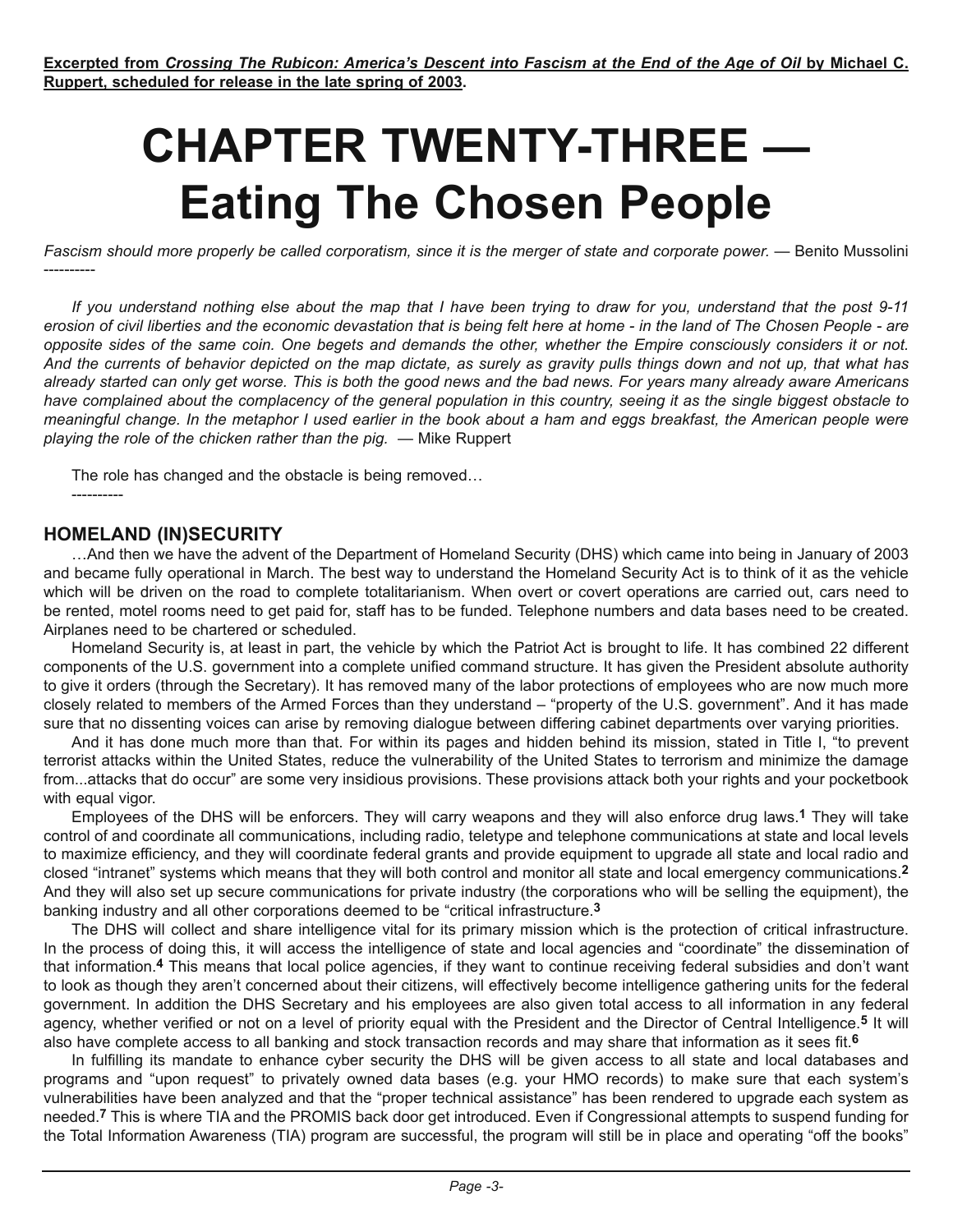using either funds obtained from the drug trade or stolen from the U.S. Treasury (see below). The government doesn't give up such power easily.

Kissinger PROMIS and TIA - Not long after Henry Kissinger withdrew his name as a candidate to head the independent commission investigating 9/11 – ostensibly because he didn't want to name his private clients – journalist Jim Rarey ripped the covers off an unnoticed bombshell in Kissinger's background. Henry Kissinger's partner in one of his consulting firms (Kissinger-McLarty Associates), and the Vice Chairman of Kissinger's other firm (Kissinger & Associates) is former Clinton Chief of Staff Mack McLarty. As it turns out McLarty also sits on the board of directors of a company called Acxiom.

That name might not ring a bell, but Acxiom is a recent name change from a company formerly called Alltel which was once known as Systematics. Systematics is the information, communications, data processing firm owned by Arkansas billionaire and kingmaker Jackson Stephens. And Systematics has been part and parcel - linked in paperwork and court records - of the PROMIS software saga almost from day one. It was Systematics that reportedly received stolen copies of the software in the 1980s. If Inslaw founder Bill Hamilton ever had any doubt about the fact that the progeny of his creation were at the heart of TIA, he can lay it to rest now. In a December 17, 2002 story Rarey revealed that Acxiom had been selected "the lead company to provide software and pull together the network to furnish the information to DARPA's "Information Awareness Office" headed by John Poindexter.**8**

DHS will also fund a massive science and technological research branch that will develop new law enforcement technologies and see that they are tested and implemented at the state and local levels.**9** It will then certify and test the various pieces of equipment and technology, and it will follow that no local agency that does not use them can participate in DHS funding.**10** This is a great guarantee of billions of dollars in income for corporations that support the administration. The DHS will even have a seal of approval! Then the DHS will train and certify state and local agencies to make sure that they know exactly what to do, especially when DHS takes over in a major emergency. The DHS will also certify training programs and be allowed to assume command and control of local agencies, including medical facilities in the event of an attack or even an "imminent" attack.**11**

Another great giveaway to pharmaceutical companies comes at the very end of the Homeland Security Act, where DHS is charged with maintaining a Strategic National Stockpile of Smallpox Vaccine.**12**

By issuing security clearances to state and local personnel after appropriate training and screening, DHS will guarantee that only those personnel in local agencies loyal to the federal agenda will be given access to key information as DHS deems necessary.**13** Following on that, the DHS will have the authority to go into any local agency and evaluate its methods for control of sensitive and classified information and it will have legal control of all such information in the hands of local agencies including decision-making power as to who sees it and who doesn't.**14**

Voila! All local law enforcement agencies are now working for the federal government.

The DHS is also empowered to engage in massive research programs on everything from DNA sequencing, to chemical and biological warfare "countermeasures", to biometric identification technology.**15**

The Act creating DHS has a particular obsession with biological warfare (Biowar) and, in particular, smallpox, which is the only disease specifically mentioned throughout Title 3. And in a magnanimous gift to vaccine makers it has made it a law that, in the event of a declared emergency when millions might be ordered to receive untested (for efficacy) and dangerous vaccinations, the vaccine makers and those who administer the vaccinations at government direction will be immune from lawsuits, even if you drop dead or suffer permanent disability as a result.**16**

And, in the event that the Secretary of DHS declares a health emergency or "a potential health emergency", certain provisions of U.S. public health laws may be activated to not only compel vaccinations, but to give the DHS the power to condemn and seize private property without advance hearings or court procedures. And during such emergencies the FBI and all other U.S. government functions will report to the DHS Secretary at all times.**17**

The Act also allows the DHS to go to universities under government contract to make sure that their research conforms with what the government wants and needs. The DHS will also exercise security control over material that is deemed sensitive. The DHS will have the ability to suspend funding if the universities are not complying with the government program.**18**

The DHS will have the authority and responsibility to monitor livestock throughout the country and to either quarantine or condemn livestock at will.**19**

DHS will assume control of all visa issuance for those wishing to enter the United States and will have personnel posted at U.S. embassies and consulates all over the world.**20**

And although the Homeland Security Act conveys a sense of Congress, that the Posse Comitatus Act, which prohibits the military from being used in domestic law enforcement operations, should be honored, it ignores position papers originating from within the military that the Posse Comitatus Act has already been nullified by previous legislation, court decisions and precedent. One such position paper, written in 2000, even refers to Posse Comitatus as a "myth."**21**

#### **YOUR MONEY AND YOUR RIGHTS!**

 Every American who reads this book needs to understand that the process of rendering him or her financially disabled is already well underway, just as it was for the citizens of Russia long before it hit them. The quote from Benito Mussolini at the beginning of this chapter goes to the heart of the map and why what you are about to learn is only the beginning. Of course, with the reality of Peak Oil, financial disasters are very easy to predict; fish in a barrel. But within that global reality there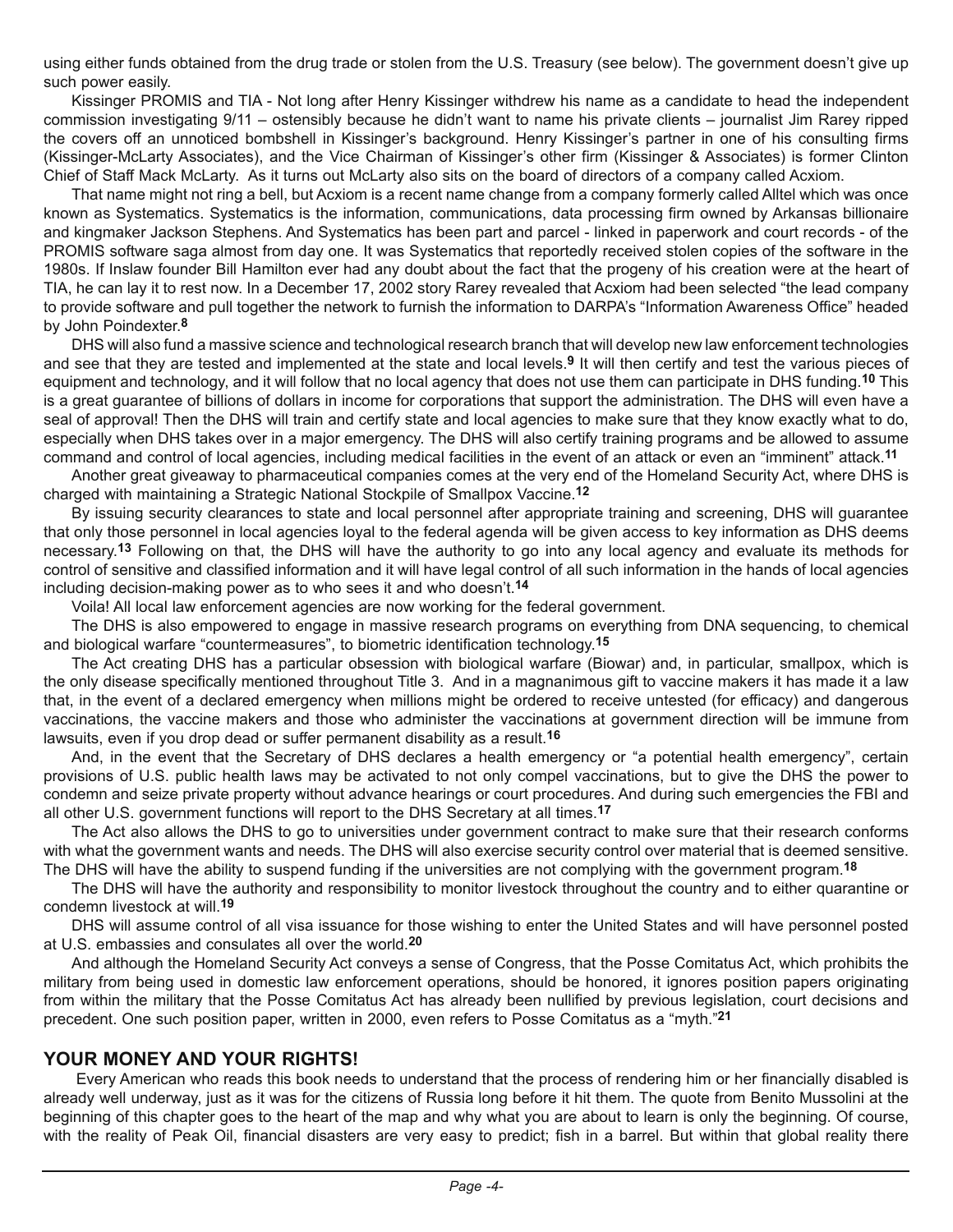will linger in the hearts and minds of many Americans the belief that somehow the Great Emperor will see to it that they are protected and have more than anyone else as the world suffers. Nonsense!

This is one of the biggest lies which this book must dispel once and for all. The truth is that the abundance enjoyed by the American people for two centuries must be utterly destroyed if the Empire is to survive. Few will be prepared for how far that destruction has already progressed and fewer still will even think of preparing before the disaster arrives.

Before looking at how badly the Chosen People have already been eaten, it is important to understand an important dynamic driving globalized capitalism. That is the fact that the current "operating system" has evolved into one which makes its profits by killing things, by removing people's liberties, and by lowering standards of living for everyone except the elites. Simple reason then dictates that whatever solutions the Empire presents to Peak Oil and a failed economic system will be destructive rather than constructive; that they will create more, rather than less suffering. To think otherwise would be to blithely assume that a rattlesnake might somehow inject vitamins rather than venom.

There are currently 6.6 million people in the United States either in jail, on probation or on parole.**22** Of those, as I have documented in previous issues of *From The Wilderness*, more than two million are incarcerated, mostly in state and federal penitentiaries. And of those two million – half of which were added in the last ten years - more than sixty per cent are nonviolent drug offenders.**23** There has been a growing trend in corporate America to employ many of these prisoners as virtual slave labor for multi-national corporations. Inmate laborers now do everything from processing your credit card statements to making your airline reservations, to assembling your tennis shoes and the circuit boards for your stereo. And the Department of Justice operates something called Federal Prison Industries, better known as Unicor, as a profit-making venture to benefit American corporations. Unicor runs more than 100 factories in prisons in at least 30 states.**24**

According to Unicor's web site:

One example was its [UNICOR's] role as a supplier to the military during the 1990-91 Persian Gulf conflict. UNICOR provided Kevlar helmets, camouflage battle uniforms, lighting systems, sandbags, blankets, and night vision eyewear for the military to use during Operation Desert Shield and Operation Desert Storm. It even manufactured cables for chemical gas detection devices and for the Patriot missile systems that played a key role in defending Allied troops during the Persian Gulf War. Brigadier General John Cusick, commanding officer of the Defense Personnel Support Center, praised UNICOR for the "superb support [it] provided to America's Fighting Forces" and for helping ensure that "we received the supplies the troops needed to win the war.**25**

About thirty per cent of the prisons in this country are run by private corporations which trade their stock based upon how many human beings they "house". In pure economic terms, inmates have become inventory. The two largest of these corporations are Wackenhut and Corrections Corporation of America.

In recent years many law abiding Americans have lost their jobs to prison industries which are able to provide labor costs at a fraction of those in an uncorrupted marketplace. This means that the corrupt economy makes money by first selling drugs to people and then by putting them in prison for using drugs.

Consider also that when Iraq released its 12,000 page report on its Weapons of Mass Destruction (WMD) programs, the U.S. government promptly censored several thousand pages. Among the pages that it withheld from public view in the U.S. were pages showing which corporations had made billions of dollars in profits during the 1980s and '90s by selling Iraq all of the technology, equipment and weapons that it needed to become the threat that the U.S. government insists it is today.

Those corporations include: Honeywell, Spektra Physics, Semetex, TI Coating, UNISYS, Sperry Corp., Tektronix, Rockwell, Leybold Vacuum Systems, Finnigan –MAT-US, Hewlett Packard, Dupont, Eastman Kodak, American Type Culture Collection (involved in bioweapons research), Alcolac International, Consarc, International computer Systems, Bechtel, EZ Logic Data Systems, Canberra Industries. Many of these companies which operate overseas are subsidiaries of larger corporations based in the U.S. And the Iraqi government also received assistance from the Lawrence Livermore Laboratories and the Sandia National Laboratory.**26**

We should not forget that Dick Cheney's Halliburton made extensive sales to Saddam Hussein right up until 9-11. And even on the brink of invasion, a year and a half later, the United States is still purchasing Iraqi oil on the open market.

So therefore, when examining the recent pandemic of corporate fraud in America which, according to a 2002 FOX News report, had wiped out \$600 billion in shareholder equity (mostly pension funds held in stocks), one needs to ask just a couple more questions. Looking at the list of corporations under investigation for cooking their books\* it is important to look at how much money the top executives made through fraud. *The Financial Times* published an excellent series on this titled The Barons of Bankruptcy under a broader compendium of reports titled Capitalism in Crisis. That report disclosed that 61 executives made an estimated \$3.3 billion in insider stock trades before the collapse of their respective companies.**27**

But these figures tell only a tiny part of the story because they only describe a small fraction of the share volume that was actually dumped after the prices had been fraudulently inflated by these same executives. For every CEO or CFO that sold shares, there were members of the Boards of Directors, the audit committees and the major shareholders who dumped tens and perhaps hundreds of times as many shares. Their personal profits were also that much greater.

And the big show made by the Bush administration about corporate reform was just that – a show. Just one day after the Corporate Reform Act was signed into law by President Bush in late-July of 2002, he turned around and gutted it by declaring a White House policy that whistle-blowing protection would not apply to those who exposed fraudulent practices unless and until the whistle blowers were sworn in under oath at a Congressional hearing. That means that the whistle blowers, the one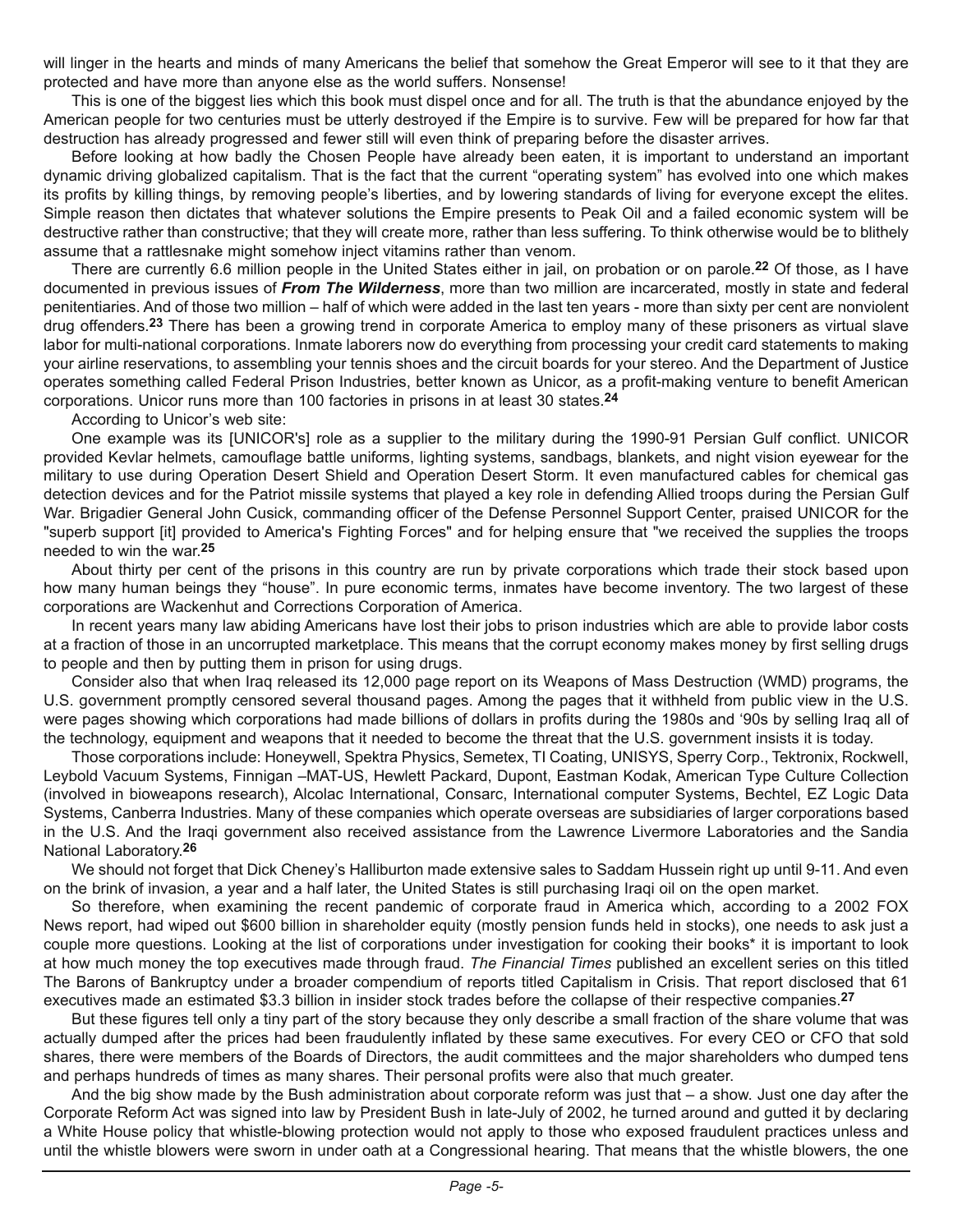group of people essential to making the new law work, are defenseless. They will have no protection when they go to the FBI, the SEC, or even if they go to congressional staff outside of a hearing.**28**

Few potential whistleblowers will ever come forward if they understand that they will only be protected for the last yard of a hundred yard dash under fire.

#### **The Julia Childs of Book Cooking**

And the U.S. government is the champion of book cooking in ways that make the corporate scandals appear pedestrian. By sleight of hand in changing the dates by which corporations had to pay quarterly income taxes, it conjured up \$33 billion in paper money needed to finance the Bush tax cut. One news report quoted former Minnesota congressman Bill Frenzel as saying, "If you look at the books of the corporate world, even the fraudulent ones, they are less subject to manipulation than the federal budget is."**29**

We saw in Chapter Nine how Bush's budget director Mitch Daniels refused to comply with a congressional request to submit the government's books to the same standards that corporations are now supposed to follow.

#### **The Ostrich Economy**

Only twice in its history has *FTW* issued an urgent economic bulletin, warning our subscribers of pending economic crashes. In both cases, our warnings were followed within days by major events. Our first alert on September 9th 2001 was followed two days later by the World Trade Center attacks. Our second alert in early July of 2002 was followed only days later by a plunge in the Dow Jones Industrial Average, lasting weeks, which took the index down more than 1400 points.

Anyone who thinks that the market fundamentals aren't just as bad as they were a year ago is delusional. In fact, there are many signs showing that they are much worse. One of the most cogent and penetrating columnists of our day, Arianna Huffington, in May of 2002 warned of a coming economic devastation and stated that the signs of collapse were multiplying at an alarming rate:

"Here are a few of them: in the last two years, 433 public companies – including Enron, Global Crossing, and Kmart have declared bankruptcy. Two million Americans have lost their jobs. Four trillion dollars in market value has been lost on Wall Street. And each day brings a fresh, stomach-turning revelation of the rampant corruption infecting corporate America…"**30**

Huffington was warning about the dismal failure of legislation that would have banned a non-transparent form of accounting called "pro forma." The big money in Congress had seen to it that the bill, sponsored by Senator Paul Sarbanes (D – MD) died in committee. To put it simply, what pro-forma accounting does, as opposed to much stricter Generally Accepted Accounting Principles (GAAP), is that it allows you to cheat, to hide money, to hide debt and to cook the books. A recent article in *CFO Magazine* revealed that 54% of 181 U.S. publicly traded corporations responding to their survey used pro forma accounting and that most CFO's felt some pressure to hide data and that many felt pressure to resist change.**31**

It is a relatively safe assumption to say that where there's pro forma accounting, there is a choice of profit over truth-telling. A look at some of the major corporations opting to use pro forma and the media outlets they own says quite a bit about the myth of a free press.

GENERAL ELECTRIC (NBC) AOL/TIME-WARNER (*CNN, Headline News, TIME Magazine, PEOPLE, HBO*) MICROSOFT (*MS-NBC*, MSN) VIACOM (CBS) DISNEY (ABC) IBM INTEL CISCO SYSTEMS SUN MICRO TRIBUNE Co. (*The Los Angeles Times, The Chicago Tribune*) THE WASHINGTON POST (*The Washington Post, NEWSWEEK*) THE NEW YORK TIMES…

Thus, almost all of the major media outlets in the United States are vested in a system which makes profits and competes by destroying things and hiding the truth. A notable exception in this case is *FOX News*. But *FOX News* is owned by the Australian company NEWSCORP and it does conform, at least in the most recent filing I could find, to Australian GAAP. But they're not quite off the hook. With Saudi Prince Alwaleed bin Talal as its second largest shareholder, and with former Reagan political strategist and Republican Party operative Roger Ailes as the CEO of its news operations, FOX has plenty of other questions to answer.

#### **What's Already Been Stolen**

In March of 2000 Department of Housing and Urban Development (HUD) Inspector General Susan Gaffney testified before the House Committee on government reform. She answered questions about the fact that HUD had lost \$17 billion in 1998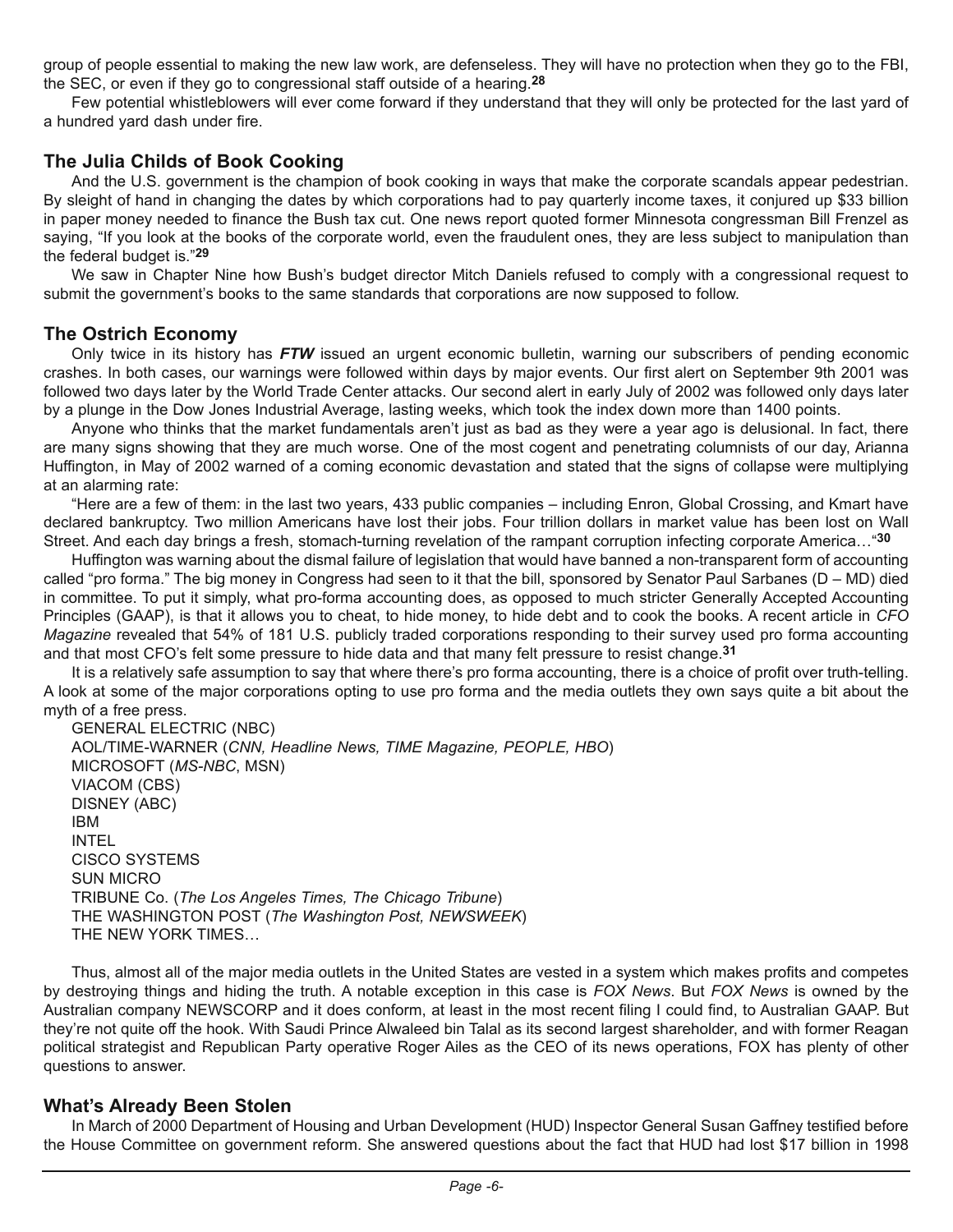and \$59 billion in 1999. She could not explain what had happened to the money and when she was asked what HUD had done about the missing funds, her basic explanation, made simple, was that HUD had made an adjustment to its checkbook.**32** In September of 1999, it was disclosed that the U.S. Navy had lost \$3 billion in equipment.**33** Most of the equipment had probably been channeled to illegal covert operations. Other losses that turned up soon after that are more difficult to explain.

In August of 2001, *INSIGHT Magazine*'s Kelly O'Meara disclosed that the Department of Defense could not account for \$1.1 trillion for Fiscal Year 2000. It had been stolen, or it was lost and nobody knew where to find it – same thing.**34**

And then came the bombshell. On January 29, 2002 *CBS News* reported that the Pentagon could not account for 25% of its funds or more than \$2.3 trillion. That amount, reported *CBS*, equaled \$8,000 for every man, woman and child in America. In dissecting the case of one missing batch of money, *CBS* came up with an explanation that was to fit all the rest of the money. "We know they spent it but we don't know what they spent it on."**35**

A skeptic will say, "How can the Pentagon lose trillions of dollars? Its annual budget is only \$400 billion (larger than the next six nations combined)." The answer is simple. The Pentagon manages the pension funds for more than two million service people and about another million civilian employees. It also manages their medical insurance plans. It owns real estate, collects rents, and operates concessions and businesses on military bases. And when a multi-year weapons program is approved by Congress all of the earmarked funds go into Pentagon accounts but are only "dispersed" by year.

 The great irony here is that most of the financial data processing for U.S. government accounting systems is done by DynCorp and by Lockheed-Martin. DynCorp was the brainchild of Harvard's Herbert "Pug" Winokur, who chaired Enron's finance committee. Former Assistant Secretary of Housing Catherine Austin Fitts has done extensive research on these and other thefts and come to the conclusion that HUD, which probably handles your mortgage, is "a candy store for covert operations and rigged financial markets", and that the U.S. Treasury is being systematically looted.**36** When you take the damage to individual taxpayers and workers from this, financial fraud, and the draining of entitlement programs like Social Security and federal pension funds together, the picture gets worse than ugly.

#### **The Plunge Protection Team and Rigged Markets (From** *FTW***'s July 2002 economic bulletin)**

The *Washington Post* acknowledged the existence of a select group of four who could and would intervene in markets to prevent massive capital flight and a run on shares that would cause an economic collapse if there weren't enough cash to pay out during a massive sell off. In his Feb. 23, 1997 story titled "Plunge Protection Team," Post reporter Brett Fromson identified the Federal Reserve chairman, the Securities and Exchange Commission chairman, the chairman of the Commodities Futures Trading Commission, and the secretary of the Treasury as the team's key players. The intervention of the team in the 1998 crash of Long Term Capital Management, after it became wildly overexposed in the gold market (see below), revealed that private institutions such as Goldman Sachs, J.P. Morgan, Merrill Lynch and other major banks could be involved as well.

Fromson quoted a former team member as saying, "In a crisis, a lot of deference is paid to the Fed. They are the only ones with any money." Or, I might add, the ability to print it. The Treasury has lots of money too.

Pointing to the 1987 stock market crash, the single largest crash in history, Fromson observed, "The Fed kept the markets going by flooding the banking system with reserves and stating publicly that it was ready to extend loans to important financial institutions, if needed."

On April 5, 2000 *New York Post* reporter John Crudele reported that the stock market had turned back from the abyss. After a 500-point drop that looked like it was leading to a meltdown, "...someone started buying large amounts of stock index futures contracts through two major brokerage firms -- Goldman Sachs and Merrill Lynch...Unless the brokers tell, there is no way of knowing which of their clients were making the purchases...Then the market rebounded."

Calling it the PPT, Crudele both referred to the 1997 *Washington Post* story and suggested that private banks were acting as team captains.

Gold activist David Guyatt, relying on information obtained from Gold Anti-Trust Action Committee (GATA) Chairman Bill Murphy, pointed to the PPT in October 2000. "The hand of the Plunge Protection Team (PPT) is clearly visible for the first time. The entire short gold play over the last few years is a technique that has been used to 'prop up key stocks' and 'fund futures' operations. In the simplest form it works like this. Borrow (at negligible interest rates) someone's [America's, Germany's, Britain's, Goldman Sachs'] gold and sell it in the market. This gives a handsome pool of near-interest-free dollar cash. Whenever the stock market looks shaky, or key stocks come under pressure, dive in and buy, buy, buy...

"But it is not only necessary to manipulate the stock market to succeed. It is also necessary to manipulate the gold price and keep the price of gold below the price PPT sold the leased gold for...This is a game of double jeopardy...The problem the PPT now have is that there is virtually no more official gold left to borrow."

The causes of this intervention were a pending NASDAQ crash and the imminent downgrading of IBM and Intel stocks.

And the PPT's hand has been noted recently from as far away as Australia. Progressive Review Editor Sam Smith recently quoted a story by Richard Bromby of the *Australian Financial Review*:

"At 2:32 Wednesday [June 26], New York time, something extraordinary happened at the corner of Wall and Broad streets. The New York Stock Exchange's Dow Jones industrial index -- struggling since the opening bell after the WorldCom fraud revelations -- threw off its problems. From an intraday low of 8,926.6, the Dow shot skywards to its high of 9,160 at 3:29 p.m...Could it be the work of the much talked about, but never seen, Plunge Protection Team? There is a belief that this team represents a powerful and secretive hand that is ready to act at any time the Dow looks ready to tank big-time...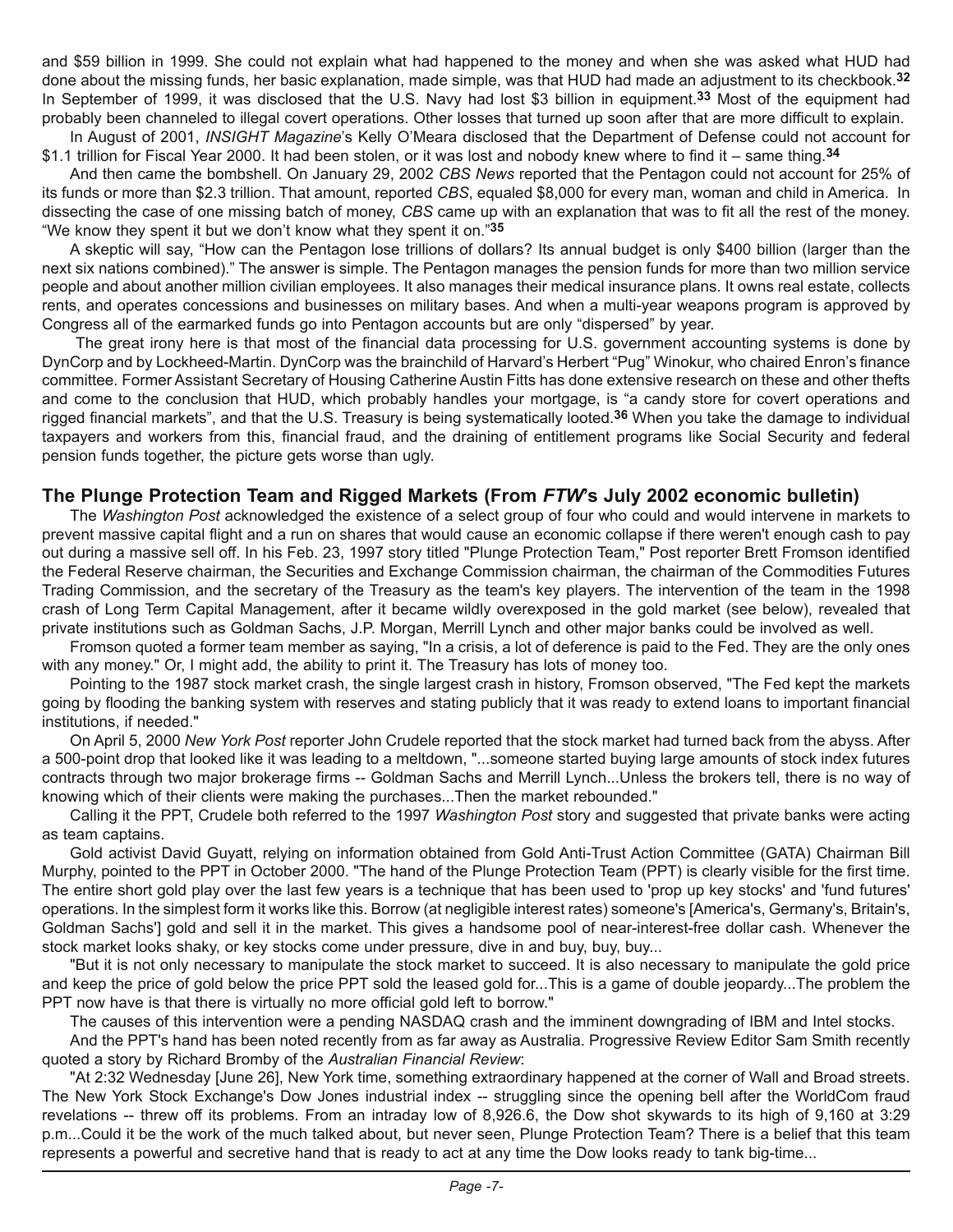"...*London's Observer* newspaper last October reported it had information the plunge team was preparing to spend 'billions of dollars' to avert a repeat of 1929 and 1987."

The problem is clear: With a strong dollar the PPT has demonstrated that it has enough cash to suppress gold prices or to save the stock market. It may not have enough cash to do both -- especially if the dollar were to suddenly lose its value. Then, all of the chickens that have been locked out will come home to roost with a vengeance.

As The International Forecaster reported on April 26, "The American consumer has run out of credit and buying power...All bets are off if the housing and credit bubbles break and that's a distinct possibility...Debtor's prison is drawing nearer. House and Senate conferences are deciding on a new set of rules for Chapter 7 bankruptcy...If the Plunge Protection Team weren't manipulating the market with all these scandals, the Dow would already be at 4,500."

#### **Adding Up The Losses**

----------

Let's take a look at the financial raiding that can be documented and add it up. The Bush administration has taken some of it just to pay the bills but I have no doubt that vast quantities of this stolen money are being used to manipulate financial markets, stimulate investor confidence and encourage small investors to keep putting their money into a failed Ponzi scheme. Bear in mind that the following "thefts" are just what I can document.

| <b>Taken From (source)</b>                                               | Amount                   |
|--------------------------------------------------------------------------|--------------------------|
| Social Security (2001) – (USA Today/Washington Post)                     | \$34 Billion             |
| Social Security (2002) – (White House Office of Management and Budget)   | \$455 Billion            |
| Fed. Employee Retirement System to meet '02 budget deficits (Wall Street |                          |
| Journal, June 13, 2002)                                                  | \$42 Billion             |
| Civil Service Retirement and Disability Fund in '02 (WS Journal, above)  | \$2 Billion              |
| Stolen from the Department of Defense 1999                               | \$1,100 Billion          |
| Stolen from the Department of Defense 2000                               | \$2,300 Billion          |
| Stolen from HUD 1998                                                     | \$17 Billion             |
| Stolen from HUD 1999                                                     | \$59 Billion             |
| U.S. government funds paid to companies and individuals not entitled     |                          |
| to receive it (Reuters)                                                  | \$20 Billion             |
| Shareholder Equity Lost to Financial Fraud (FOX)                         | \$600 Billion            |
| <b>TOTAL</b>                                                             | \$4.629 Trillion Dollars |
|                                                                          |                          |

Estimated pending withdrawals from Social Security to cover deficits by 2010, (Washington Post citing the Congressional Budget Office) \$845 Billion

This is taxpayer money. This is retirement money. This is money for Medical care. This is the wealth of America and it is being stolen.

#### **The Fundamentals**

… With the Plunge Protection Team on the field, it is neither wise nor prudent to predict exact numerical events and dates. There are many sober experts who have been predicting a major crash for some time and the important thing is to recognize the pressures and forces making a major crash inevitable. My experience tells me that the markets will be rigged and manipulated to eke every possible bit of wealth out of them before the plug is pulled. Most of that wealth is now coming from the Chosen People.

 And still I have seen no expert even mention Peak Oil issues and the implications they carry for the markets. Leaving peak oil aside, let's examine the American economy from some standard measurements.

**Employment** – We have already seen that two million Americans have lost their jobs in the last two years. Globally, the trend is as bad or worse. In January of 2003 the International Labor Organization in Geneva released a report showing that, worldwide, 20 million people have lost their jobs in the last two years, bringing the total number of unemployed to 180 million. The report went on to state that millions of people who do have jobs make so little money that they are just existing.**38**

In light of this President Bush has taken a "prudent" action to reduce government spending in an effort to stimulate the economy. He has cut off the funding for a Labor Department program that tracks mass layoffs by U.S. companies. The masslayoffs statistic was widely used by analysts to measure the health of the economy. But a story in the *San Francisco Chronicle* reported that the Bush Administration told the Bureau of Labor Statistics to "look elsewhere for its funding."**39** I guess if you don't see it, it's not there.

**Pension Funds** – In January of 2003 the US Pension Benefit Guaranty Corporation (PBGC) – the entity which serves a role to guarantee pensions as the FDIC does for bank deposits – announced that it was broke. In 2001 the PBGC had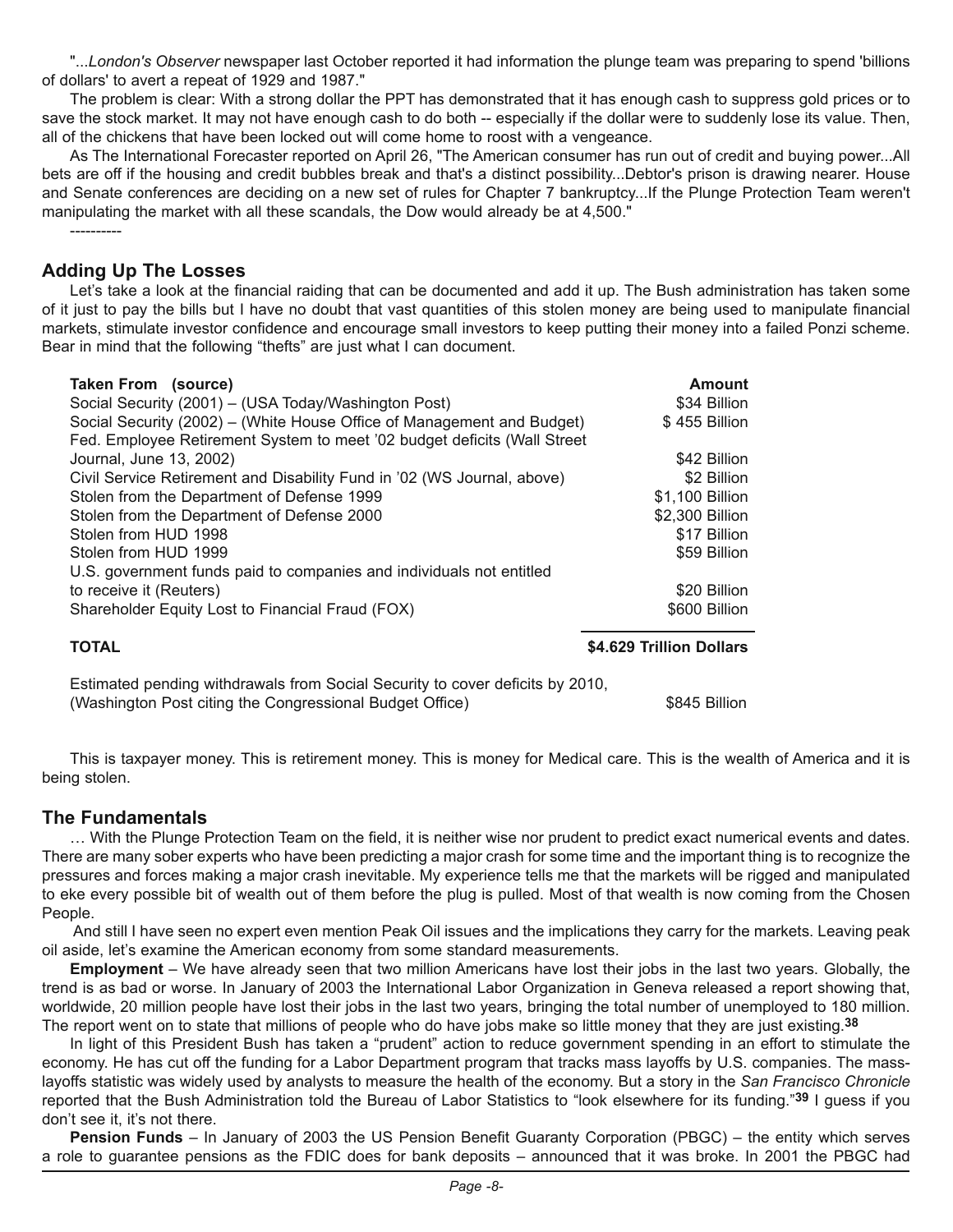\$22 billion in assets, but recent major bankruptcies like U.S. Airways, Bethlehem Steel, National Steel and LTV steel have prompted bailouts which have wiped out the fund's ability to provide even a measure of protection to employees whose pension funds have been looted by corporate fraud.

The PBGC does not receive any federal money, but has been supported by federally authorized payroll deductions. What this means is that employees of major companies facing bankruptcy, like K-Mart, might have no place to turn for retirement income.**40** This is a classic example of the way in which major corporate bankruptcies are used as weapons to transfer wealth from the poor to the rich. First the books are cooked. Then the pension funds are looted. Then the companies go bankrupt and the assets, which should have belonged to the stockholders and employees, are sold off to other powerful financial interests for pennies on the dollar.

**Bankruptcies** – U.S. personal bankruptcy filings are at an all-time high and setting a new record each month. In the 12 month period ending September 30, 2002, 1.55 million Americans filed for bankruptcy as opposed to 1.44 million for the previous year. This was an increase of 7.7 percent. In just the three months from July-September of 2002, bankruptcy filings had gone up 11.6 per cent.**41**

**The Dollar** – With the Federal Reserve having reduced interest rates about as low as they can, and with the economy still failing, the dollar has started a precipitous slide against other currencies. This is a frightening development because most of the world's trade is priced in dollars and most nations hold dollars as their reserve currencies. OPEC also prices its oil in dollars At this writing the Euro is at an all-time high of valuation against the dollar at \$1.10.

The Empire depends upon several things to retain its power. One of the most important is the strength of the dollar. But now a wide range of experts are predicting a deflationary recession (depression) in which prices and wages could actually fall. This has disastrous implications, not least of which is that the U.S. is the world's largest debtor nation and its economic survival is predicated upon a heavy influx of foreign investment capital (cash flow) to remain solvent, especially since the Empire's financial markets are burdened with hundreds of trillions of dollars in derivatives (see below).

If the dollar loses too much value then, of necessity, other nations will switch to other safer and more stable currencies. That would send a torrent of valueless dollars back home in a double whammy that might pour massive inflation on top of a depression. And the Empire knows that while the world might not be able to resist militarily, it has been doing a skillful job of resisting economically. Saddam Hussein has already priced Iraqi oil in Euros and other nations are examining the possibility. And currency agreements between Russia and China suggest a bright future for the Chinese "golden Yuan".

Gold – Gold really deserves a much greater discussion than I can give it here. Over the years incredible work has been done by Bill Murphy and the Gold Anti-Trust Action Committee (GATA) documenting in painstaking detail how gold prices have been artificially suppressed to "protect" financial markets and ensure a ready supply for market manipulations and quick profits. This ties in closely with the activities of the Plunge Protection Team (PPT) above.

Not only is the price of gold a sign to investors of the relative stability of other markets, if gold prices rise too high too quickly the derivative paper based on borrowed gold becomes a time bomb for major banks like J.P. Morgan, Chase, and Citigroup. Gold has risen in price more than 30% in the last two years while the DOW has dropped 20% or more. And there is five times more paper gold than there is actual gold out of the ground.

Recently China allowed its citizens to begin purchasing physical gold on bullion markets and this was followed by nearpanic buying in Japan and Australia.**42** 

**The Housing Market and Home Foreclosures** – Few things have been as over-promoted as the "hot" housing market in America. The truth is that it's not that hot and it's about to pop like all the other bubbles. In September of 2002, USA Today reported that a record percentage of U.S. homeowners were facing foreclosure at a rate of 1.23%, which was the highest rate in 30 years.**43** Completed foreclosures in the third quarter of 2002 set a record at 1.15 per cent of mortgages according to the Mortgage Bankers Association.**44** These numbers imply two things. First, that the homeowners couldn't pay their mortgages and, secondly, that they couldn't sell the house to get out from under the mortgage. That means there's pressure on prices.

But there are more ominous signs than that. Before the major crashes of 2001 and 2002, which - according to the *Associated Press* - saw a cumulative total of \$7.5 trillion in stockholder equity wiped out, the telltale warning signal was massive insider selling by executives in the "dot com" businesses and the energy sector off their own stock. They had cooked the books, pumped the share prices and then sold out, leaving small investors and pension funds holding the bag.

In August of 2002 *The Financial Times* reported that corporate officers and board members of publicly traded U.S. building companies had started dumping their personally owned shares. According to the *Times* it was the largest sell-off by industry insiders since records of such sales were started in 1996.**45** This was followed by an earnings warning issued by Home Depot for the entire year of 2003 rather than just one or two quarters.**46** And sales of homes worth more than \$1 million fell by ten per cent in the third quarter of 2002, with signs of prices softening in many regions of the country.**47**

**The Budget Deficit** – What was a budget surplus when George W. Bush took office is now a budget deficit that is estimated to top \$300 billion in 2003.**48** But, as we already know, different accounting procedures come up with different numbers. *New York Post* reporter John Crudele, citing a letter from then Secretary Paul O'Neil he found on the Treasury Department's web site, discovered that the actual deficit for 2001 was \$515 billion dollars. O'Neil's letter said, "Accrual based financial reporting is critical to gaining comprehensive understanding of the U.S. government's operations. For fiscal 2001, our results were an accrual-based deficit of \$515 billion in contrast to a \$127 billion budget surplus reported last fall." **49**

And all the Bush administration wants to do is to cut taxes. That philosophy has been an abject failure since the first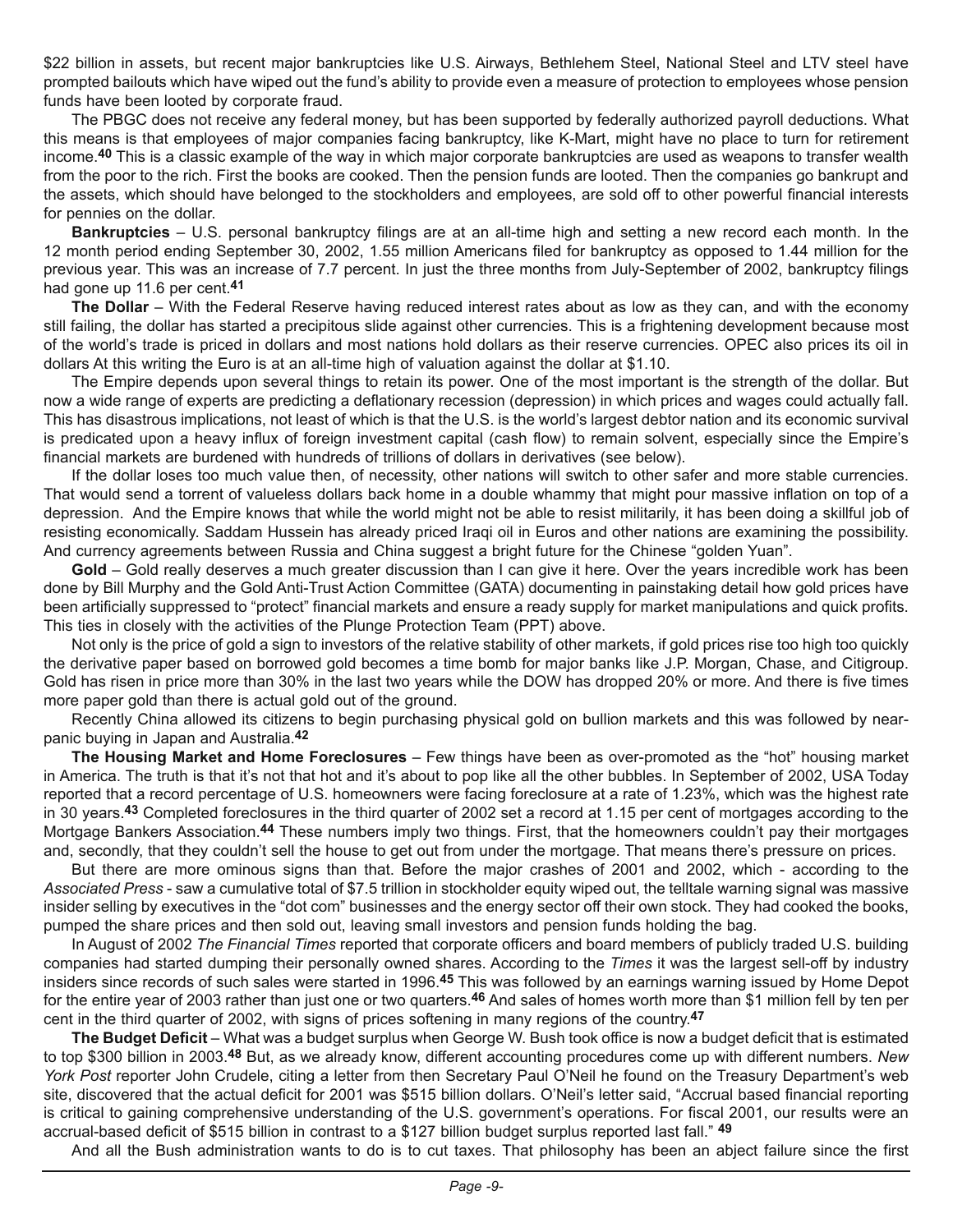Reagan administration. It has only enriched the wealthiest one per cent, and has created inevitably painful recessions as a result.

**Derivatives** – A derivative is any financial instrument that is not based on something with intrinsic value. Its value is "derived" from something else which does. When leveraged and traded they can serve as hedges against risk or as insanely speculative instruments. Examples of derivatives are futures, options, forwards, swaps and various combinations of these instruments. They can be based on energy, on gold, on stocks, on just about anything and they can also be created out of thin air. The problem is that they can be incredible risky, especially when used as leverage. Under the right (or wrong) circumstances they could destroy an institution heavily invested in them because if everything goes south then enormous quantities of cash are required to "service the paper".

When I attended the economic conference in Moscow in March of 2001, I heard a very sharp Russian economist state that the United States as a whole was sitting atop a \$300 trillion derivatives bubble.**50** This may be a bit high but not by much. It is certain that banks like J.P. Morgan and Citigroup are sitting on derivatives easily within the \$20-30 trillion range.**51** If the stock market falls too far, or if the price of gold rises too high, this would likely create a liquidity crisis that could wipe out these and many other banks as well.

**Debt** – Just about everybody and everything in this country is in deep debt. British economist Chris Sanders (http:// www.sandersresearch.com/) recently wrote:

At 280% of GDP and rising America's total debt burden relative to GDP has far outrun the ability of the economy to finance it out of retained earnings. With net foreign investment income negative, financing the debt requires ever-greater investment from foreigners. Although this later point is so obvious that you may well gloss over it, consider: the implication is that the maintenance of American economic growth requires an accelerating rate of net foreign investment. America already pre-empts more than 70% of net world savings."**52**

When things go south, as they certainly will with Peak Oil, and as nations scramble for dwindling resources, debts will get called in to provide the one financial ingredient that can mitigate a serious crisis, liquidity. And the house of cards we have been describing will collapse.

**State and Local Government Funding** – As this book goes to press some twenty-eight states are facing the most serious budget crises they have ever known. Many local governments are in the same or worse condition. Discussions are being held about the interruption or scaling back of vital services such as police, fire, sanitation and health care. As the economy fails and as energy becomes increasingly expensive this can only get much worse. A global conflict, Peak Oil and economic warfare against the United States may well combine to render our major cities derelict and unprotected. The Emperor's solution to this is the tax cut which will further reduce the federal government's assistance to the states.

**Terrifying Insurance and a Bias for Autism** – In late November of 2002, Congress also passed a Terrorism Insurance Bill.**53** It became a law that, in the event of a major terrorist attack, insurance companies will not have to bear the burden. The U.S. taxpayer will. And these megalithic giants like AIG will have to sustain only five million dollars in losses before the Treasury steps in to carry up to 90% of the remaining burden up to \$100 billion. Five million dollars is a drop in the bucket for a company like AIG (the world's largest insurance company), which had more than \$5 billion in profits on 2001.**54** From what we have seen above, that money will have to come out of Social Security, Medicare, Medicaid, your pension or the money that should have gone to pave the roads in your neighborhood.

Adding insult to injury, after asking a federal court to seal records that would show that common childhood vaccines may be a direct cause of autism in children **55** – to protect the vaccine makers from liability – President Bush declared in his 2003 State of the Union address that he was starting the \$6 billion Project Bio Shield so that the government could stockpile vaccines for anthrax, ebola, plague and botulism. As we will see in the next chapter, it will not even be required that these vaccines be tested to see if they work before the government buys them…

#### **A MESSAGE FROM 35 YEARS AGO**

Robert F. Kennedy evolved through obvious stages in his short life. When he was a young lawyer he served as the counsel for the House Un-American Activities committee and participated in a shameless witch hunt that destroyed the lives of many innocent people. As Attorney General serving under his brother John, he turned on organized crime alliances which had done business with his father Joseph during prohibition and ambitiously prosecuted civil rights cases and Teamsters President Jimmy Hoffa, while furthering his brother's career and protecting the Kennedy political franchise.

RFK was young, bright, charismatic and powerful. But it was not until after his brother was assassinated in 1963 that he became a visionary. After spending what he and his family described as "some years in the wilderness", wrestling with the deeper questions that life had literally cornered him with, Bobby Kennedy returned in 1966 to run for and win a U.S. Senate race in New York. And that victory placed him squarely in the running for the White House in the 1968 general election.

Although I was just a sophomore in high school when Bobby was assassinated on the night of June 5, 1968, his life was to touch mine in some very personal ways as a result of my relationship with key LAPD command and intelligence figures who began grooming me as a promising young college intern in 1969. The story of that relationship is not important here, but I have left it on my web site for those who crawl the dark catacombs of history.

What is important is that in 1968, perhaps the most pivotal year in American history over the last century, RFK the visionary and the prophet delivered a speech at the University of Kansas at Lawrence. On March 18, less than three months before his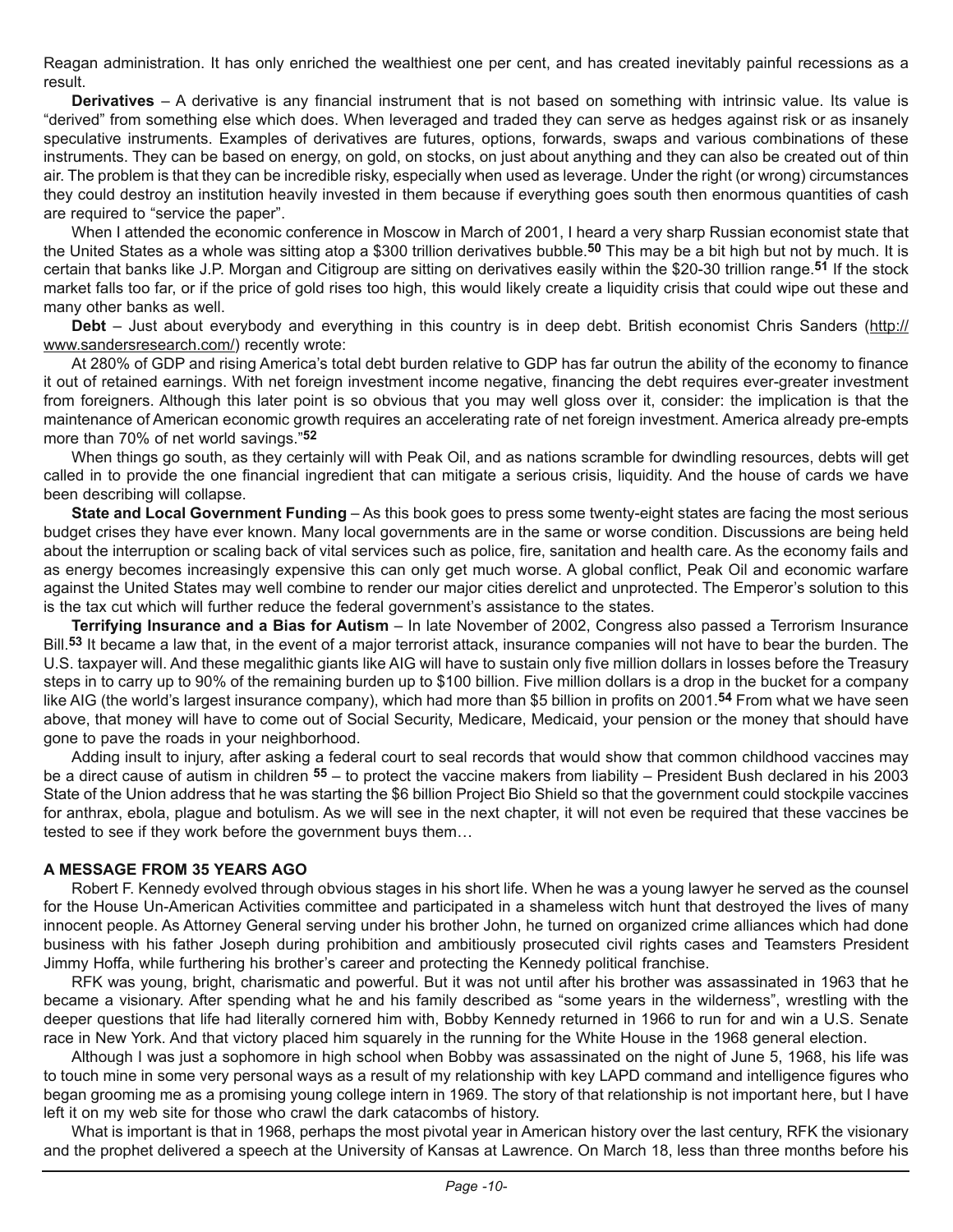#### death, he said:

*Too much and for too long we seem to have surrendered personal excellence and community values in the mere accumulation of material things. Our gross national product now is over \$800 billion a year.*

*But that gross national product, if we judge the United States of America by that, counts air pollution, and cigarette advertising, and ambulances to clear our highways of carnage. It counts special locks for our doors, and the jails for people who break them. It counts the destruction of redwoods and the loss of our natural wonder in chaotic sprawl. It counts napalm and it counts nuclear warheads, and armored cars for the police to fight the riots in our cities. It counts Whitman's rifle and Speck's knife, and the television programs which glorify violence in order to sell toys to our children.*

Yet the gross national product does not allow for the health of our children, the quality of their education, or they joy of their *play. It does not include the beauty of our poetry or the strength of our marriages, the intelligence of our public debate or the integrity of our public officials. It measures neither our wit nor our courage, neither our wisdom nor our learning, neither our passion nor our devotion to our country.*

*It measures everything, in short, except that which makes life worthwhile. And it can tell us everything about America – except why we are proud that we are Americans.* 

#### **NOTES TO CHAPTER 23**

 $\mathcal{L}$ 

- 1. Homeland Security Act of 2002, hereinafter referred to as "the Act", Title I, Department of Homeland Security, Section 101. Executive Department; mission. http://www.whitehouse.gov/deptofhomeland/bill/title1.html#101; <http://news.findlaw.com/wp/docs/terrorism/hsa2002.pdf>
- 2. The Act, Title 1 Section 102. Secretary; Functions. http://www.whitehouse.gov/deptofhomeland/bill/title1.html#102; [http://news.findlaw.com/wp/](http://news.findlaw.com/wp/docs/terrorism/hsa2002.pdf) [docs/terrorism/hsa2002.pdf](http://news.findlaw.com/wp/docs/terrorism/hsa2002.pdf)
- 3. Ibid.
- 4. The Act, Title 2, Section 201. I- Information Analysis and Infrastructure Protection. Sec. 201. Under Secretary for Information Analysis and Infrastructure Protection. http://www.whitehouse.gov/deptofhomeland/bill/title2.html#201;<http://news.findlaw.com/wp/docs/terrorism/hsa2002.pdf>
- 5. The Act, Title 2, Section 202. Functions Transferred. http://www.whitehouse.gov/deptofhomeland/bill/title2.html#202; [http://news.findlaw.com/wp/](http://news.findlaw.com/wp/docs/terrorism/hsa2002.pdf) [docs/terrorism/hsa2002.pdf](http://news.findlaw.com/wp/docs/terrorism/hsa2002.pdf)
- 6. The Act, Title 2, Section 212. Definitions, pp. 36-40.<http://news.findlaw.com/wp/docs/terrorism/hsa2002.pdf>
- 7. The Act, Title 2, Section 223. Enhancement of Non-Federal Cybersecurity, pp. 49-50. <http://news.findlaw.com/wp/docs/terrorism/hsa2002.pdf>
- 8. Jim Rarey, "Why Quit Henry? -- Is it Acxiom?" Strike the Root, December 18, 2002. http://www.strike-the-root.com/columns/rarey/rarey5.html
- 9. The Act, Title 2, Subtitle D. Office of Science and Technology, pp. 58-68. <http://news.findlaw.com/wp/docs/terrorism/hsa2002.pdf>
- 10. Ibid; The Act, Title 4 [Directorate of Border and Transportation Security], Section 430 [Office for Domestic Preparedness], pp. 142-145. <http://news.findlaw.com/wp/docs/terrorism/hsa2002.pdf>
- 11. The Act, Title 5 [Emergency Preparedness and Response], pp. 195-203. <http://news.findlaw.com/wp/docs/terrorism/hsa2002.pdf>
- 12. The Act, Title 17 [Conforming and Technical Amendments], section 1705 [Strategic National Stockpile and Smallpox Vaccine Development], pp. 460-461. <http://news.findlaw.com/wp/docs/terrorism/hsa2002.pdf>
- 13. The Act, Title 8 [Co-ordination with Non-Federal Entities; Inspector General; United States Secret Service; Coast Guard; General Provisions], Subtitle I [Information Sharing], section 891[Short Title; Findings; and Sense of Congress], 892[Facilitating Homeland Security Information Sharing Procedures], pp.296-306. <http://news.findlaw.com/wp/docs/terrorism/hsa2002.pdf>
- 14. Ibid, Section 892 [Facilitating Homeland Security Information Sharing Procedures], pp. 299-306. [http://news.findlaw.com/wp/docs/terrorism/](http://news.findlaw.com/wp/docs/terrorism/hsa2002.pdf) [hsa2002.pdf](http://news.findlaw.com/wp/docs/terrorism/hsa2002.pdf)
- 15. The Act, Title 2 [Information Analysis and Infrastructure Protection], Title 3 [Science and Technology in Support of Homeland Security], throughout, pp. 21-106.<http://news.findlaw.com/wp/docs/terrorism/hsa2002.pdf>
- 16. The Act, Title 3 [Science and Technology in Support of Homeland Security], section 304 [Conduct of Certain Public Health-Related Activities], pp. 73-82.<http://news.findlaw.com/wp/docs/terrorism/hsa2002.pdf>
- 17. Ibid; The Act, Title 8 [Co-ordination with Non-Federal Entities; Inspector General; United States Secret Service; Coast Guard; General Provisions], section 887 [Coordination with the Department of Health and Human Services under the Public Health Service Act], pp.287-288. <http://news.findlaw.com/wp/docs/terrorism/hsa2002.pdf>
- 18. The Act, Title 3 [Science and Technology in Support of Homeland Security], Section 308 [Conduct of Research, Development, Demonstration, Testing and Evaluation], pp. 87-91. <http://news.findlaw.com/wp/docs/terrorism/hsa2002.pdf>
- 19. The Act, Title 4 [Directorate of Border and Transportation Security], Subtitle C [Miscellaneous Provisions], section 421 [Transfer of Certain Agricultural Inspection Functions of the Department of Agriculture], pp. 118-123. http://news.findlaw.com/wp/docs/terrorism/hsa2002.pdf
- 20. The Act, Title 4 [Directorate of Border and Transportation Security], Section 428 [Visa Issuance], pp.132-141. [http://news.findlaw.com/wp/docs/](http://news.findlaw.com/wp/docs/terrorism/hsa2002.pdf) [terrorism/hsa2002.pdf](http://news.findlaw.com/wp/docs/terrorism/hsa2002.pdf)
- 21. Major Craig T. Trebilcock, "The Myth of Posse Comitatus," Hooah 4 Health, October 2000. http://www.hooah4health.com/environment/ homelanddefense/posse.htm
- 22. "More Than 6 Million People Behind Bars or on Probation or Parole," *Boston Globe* (Associated Press), August 26, 2002. http://www.truthout.org/ docs\_02/08.27F.6M.in.jail.htm
- 23. Jesse Katz, "A Nation of Too Many Prisoners?" *The Los Angeles Times*, February 15, 2000. http://www.mapinc.org/drugnews/v00/n211/a08.html
- 24. "Of the more than 150,000 men and women currently incarcerated in the federal prison system, 22,000 are employed by Federal Prison Industries, which uses the trade name UNICOR. The wholly owned government corporation was established by Congress in 1934 to provide job skills, training, and employment for prisoners, and now has more than 100 factories operating inside federal prisons nationwide," Silja J.A. Talvi, "Business from behind bars: profitable, or not?" *Christian Science Monitor*, May 14, 2001. http://csmweb2.emcweb.com/durable/2001/05/14/fp16s1-csm.shtml According to Unicor's own literature,"…it should be noted that the average Federal inmate has an 8th grade education, is 37 years old, is serving a 10-year sentence for a drug related offense..." http://www.unicor.gov/history/foreword.htm
- 25. http://www.unicor.gov/history/unicor\_1980.htm
- 26. Tony Paterson, "Baghdad's uncensored weapons report to UN names Western companies alleged to have developed its weapons of mass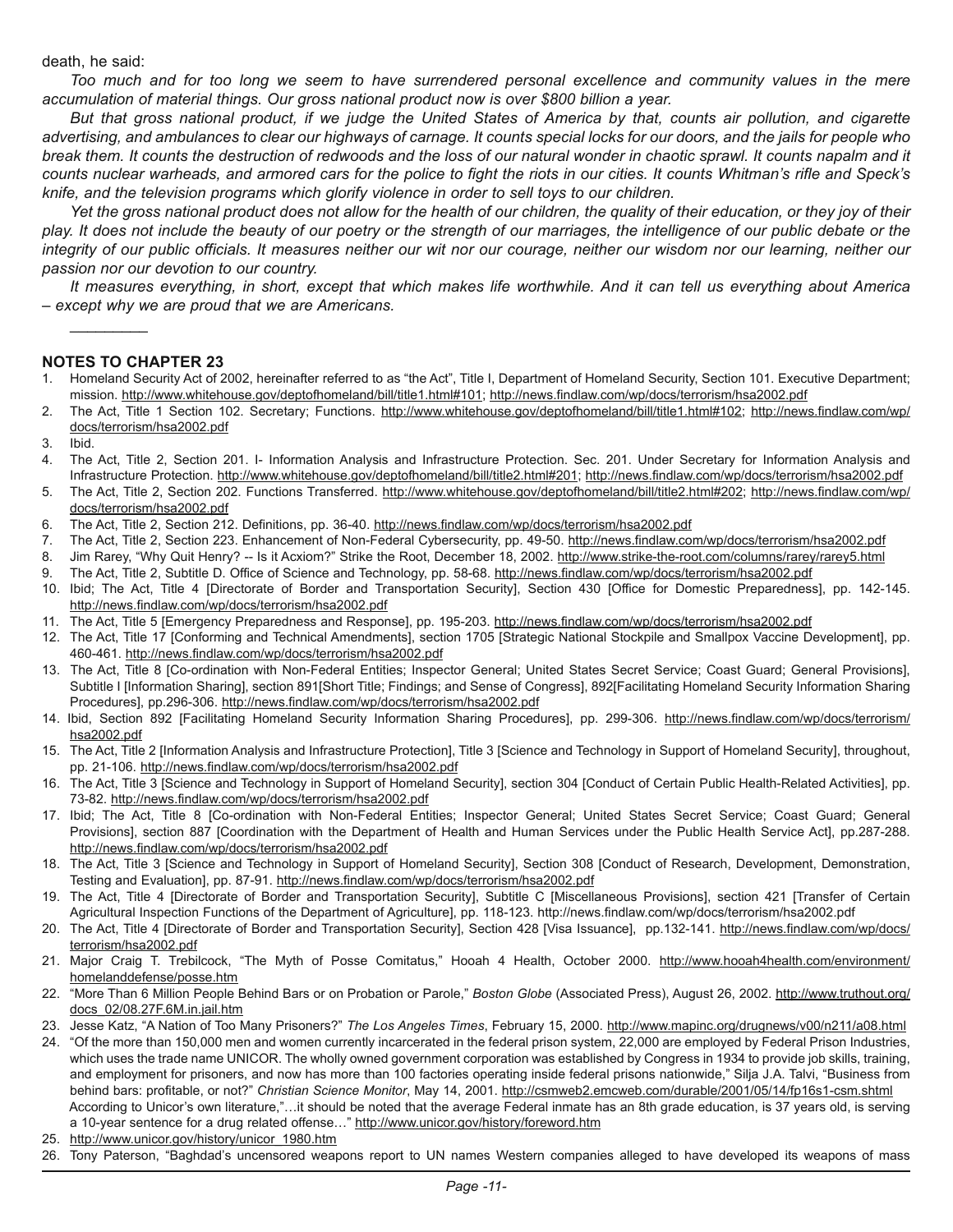destruction," *The Independent*, December 18, 2002. http://archives.econ.utah.edu/archives/marxism/2002w52/msg00008.htm

- 27. Ian Cheng, "Executives in top U.S. collapses made \$3.3 bn," *The Financial Times*, July 30, 2002. http://pub97.ezboard.com/fthefinfactsdiscussionf orumfrm1.showMessage?topicID=65.topic; "FT Investigation: The Barons of Bankruptcy," *The Financial Times*, August 1, 2002. http://news.ft.com/ servlet/ContentServer?pagename=FT.com/StoryFT/FullStory&c=StoryFT&cid=1028185341976&p=1027953298906
- 28. Kelly Wallace, "Senators: Bush could undercut whistleblowers," (CNN), The Freedom of Information Center, July 31, 2002. http://foi.missouri.edu/ whistleblowing/senatorsbush.html; Audrey Hudson, "Security Bill bars blowing whistle," *The Washington Times*, June 22, 2002. http:// www.washtimes.com/national/20020622-42082444.htm
- 29. Martin Crutsinger, "U.S. government is unrivaled champion at cooking the books," *Nation and World*, July 15, 2002. [http://www.nwaonline.com/](http://www.nwaonline.com/pdfarchive/2002/ July/15/7-15-02%20D1.pdf) [pdfarchive/2002/ July/15/7-15-02%20D1.pdf](http://www.nwaonline.com/pdfarchive/2002/ July/15/7-15-02%20D1.pdf)
- 30. Arianna Huffington, "Why Is Washington Ignoring The Warning Signs of economic Devastation?" May 30, 2002. http://senrs.com/why\_is\_ washington\_ignoring\_the\_warning\_signs\_of\_economic\_devastation.htm
- 31. Ronald Fink, "The Fear of All Sums," *CFO Magazine*, August 1, 2002. http://www.elaonline.com/news/MembersOnly/indnewswkly/ 081302.htm#story14
- 32. Testimony of The Honorable Susan Gaffney Inspector General, Department of Housing and Urban Development before a hearing of the Subcommittee on Government Management, Information, and Technology, March 22, 2000, "1999 Audit Results for the Department of Housing and Urban Development" http://www.house.gov/reform/gmit/hearings/2000hearings/000322.hud/000321sg.htm; Kelly Patricia O'Meara, "Why Is \$59 Billion Missing From HUD?" *Insight Magazine*, November 6, 2000. http://www.insightmag.com/main.cfm?include=detail&storyid=208636
- 33. "According to the General Accounting Office, between 1996 and 1998 the United States Navy 'lost' more than \$3 billion worth of goods—tasty items like guided missile launchers and night vision equipment. One reason the diversion of these goodies went unnoticed, says William J. Lynn III, the Defense Department's comptroller, is that the department has been using more than 330 separate accounting systems to keep track of its possessions. In April, Lynn told a Senate subcommittee that he is working hard to reduce that number to 32," *Bulletin of the Atomic Scientists*, Vol. 55, No. 5, September/October 1999, pp. 9-10. http://www.thebulletin.org/issues/1999/so99/so99briefs.html
- 34. Kelly Patricia O'Meara, "Rumsfeld Inherits Financial Mess," *Insight Magazine*, September 3, 2001. http://www.insightmag.com/main.cfm?include =detail&storyid=139530
- 35. "The War on Waste," *CBS Evening News*, January 29, 2002. http://www.cbsnews.com/stories/2002/01/29/eveningnews/main325985.shtml
- 36. Cf. "The Myth of the Rule of Law, Or How the Money Works: The Destruction of Hamilton Securities Group." http://www.solari.com/gideon/articles/ q301.pdf; Catherine Austin Fitts," The Missing Money: Why the Citizens of Tennessee Are Working Harder & Getting Less." http://www.scoop.co.nz/ mason/stories/HL0207/S00031.htm#a
- 37. Thom Calandra, "As Stocks Rally, Dow 4,000 is imminent," *CBS MarketWatch*, October 17, 2002. http://www.selectsectors.com/ wclan101702.htm
- 38. David Turner, "World unemployment increases to 180m," *Financial Times*, January 24, 2002. http://news.ft.com/servlet/ContentServer?pagenam e=FT.com/StoryFT/FullStory&c=StoryFT&cid=1042491155790
- 39. David Lazarus, "Killing the Messenger: Layoff-Poll Funds Cut," *San Francisco Chronicle*, January 2, 2003. http://www.siliconinvestor.com/ stocktalk/msg.gsp?msgid=18395554
- 40. Patrick Martin, "Corporate bankruptcies exhaust US pension guaranty fund," World Socialist Web Site, January 29, 2003. http://www.wsws.org/ articles/2003/jan2003/pens-j29.shtml Why is it that only a socialist web site reports such devastating news? The millions of people who worked their entire lives expecting a pension won't care about the political affiliation of who either revealed or hid this official government announcement!
- 41. "US Bankruptcy Filings Hit Another Record," *Reuters*, November 26, 2002. http://www.xtramsn.co.nz/business/0,,5086-1952222,00.html 42. Michael C. Ruppert, "Moving on Gold," *From the Wilderness*, December 31, 2002. http://www.fromthewilderness.com/cgi-bin/cop/7/auth/123102\_
- gold.html
- 43. Thomas A. Fogarty, "Home foreclosures at 30-year high," *USA Today*, September 10, 2002. http://www.usatoday.com/money/perfi/housing/2002- 09-09-foreclosure\_x.htm
- 44. Mark Felsenthal, "Home foreclosures at record high," *Reuters*, January 7, 2003. http://www.twincities.com/mld/twincities/business/4892198.htm
- 45. Peronet Despeignes, "US housing executives offload stock," *The Financial Times*, August 28, 2002. http://news.ft.com/servlet/ContentServer?pa gename=FT.com/StoryFT/FullStory&c=StoryFT&cid=1028186102016&p=1012571727088&ft\_acl=
- 46. William Spain, "Home Depot warns on fiscal year," *CBS MarketWatch*, January 2, 2003. http://www.marketwatch.com/news/newsfinder/pulseo ne.asp?dateid=37623.7205092593-801702807&doctype=806&siteid=yhoo&selCount=20&value=Home+Depot&property=word&; William Spain, "Home Depot plummets on warning," *CBS MarketWatch*, January 3, 2003. http://www.marketwatch.com/news/yhoo/story.asp?source=blq/yhoo& siteid=yhoo&dist=yhoo&guid=%7B3A6632AF%2D1D40%2D4E4E%2DA6BA%2D663320AFCF50%7D
- 47. M.A. Nystrom, "Pop Goes the Bubble Part II, Sell Your House Now!" http://www.gold-eagle.com/editorials\_02/nystrom122702.html
- 47. Alan Fram, "GOP Plays Down Massive Federal Deficits," *Associated Press*, *YahooNews.com*, February 10,2003. http://story.news.yahoo.com/ news?tmpl=story&u=/ap/20030210/ap\_on\_go\_co/deficits\_redux\_2
- 49. John Crudele,"U.S. Treasury Web Site reveals \$1/2 Trillion Deficit for Fiscal 2001," *The New York Post*, May 14, 2002. http://www.moneyfiles.org/ banking10.html#anchor1248949
- 50. "Moscow Economic Conference Draws 200 From Russia, Germany, Mid East and Asia," *From The Wilderness*, March 31, 2001. http://fromthewilderness.com/free/economy/us\_econ\_threat.html
- 51. Greg Morcroft, "U.S. banks derivatives top \$50 trillion," *CBS MarketWatch*, September 6, 2002. http://cbs.marketwatch.com/news/ story.asp?guid={858881D6-47E0-42B2-88B7-022F2D352775}&siteid=mktw&dist=&archive=true
- 52. Chris Sanders, "The Unsustainable Nation," October 18, 2001. http://www.scoop.co.nz/stories/HL0203/S00059.htm
- 53. H.R. 3210, (PL 107-297) The Terrorism Risk Insurance Act. http://216.239.33.100/search?q=cache:2Z8QNRZVlRoC:www.ustreas.gov/ offices/enforcement/ofac/legal/statutes/statute201.pdf+H.R.+3210,+(PL+107-297)+The+Terrorism+Risk+Insurance+Act&hl=en&ie=UTF-8; <http://www.ustreas.gov/offices/enforcement/ofac/legal/statutes/statute201.pdf>
- 54. Lucy Komisar, "Congress Rips Off Consumers Over Terror Insurance," *Pacific News Service*, November 20, 2002. [http://news.pacificnews.org/](http://news.pacificnews.org/news/view_article.html?article_id=ea793db419eb4285f06c16c2da956edd) [news/view\\_article.html?article\\_id=ea793db419eb4285f06c16c2da956edd](http://news.pacificnews.org/news/view_article.html?article_id=ea793db419eb4285f06c16c2da956edd)
- 55. Todd Zwillich, "Bush Asks Court to Seal MMR Vaccine Records," *Reuters Health*, November 26, 2002. http://www.rense.com/general32/ mmr.htm
- 56. Mike Verdin, "Soros warns Globalization at risk," *BBC News*, January 26, 2003. http://news.bbc.co.uk/2/hi/business/2696627.stm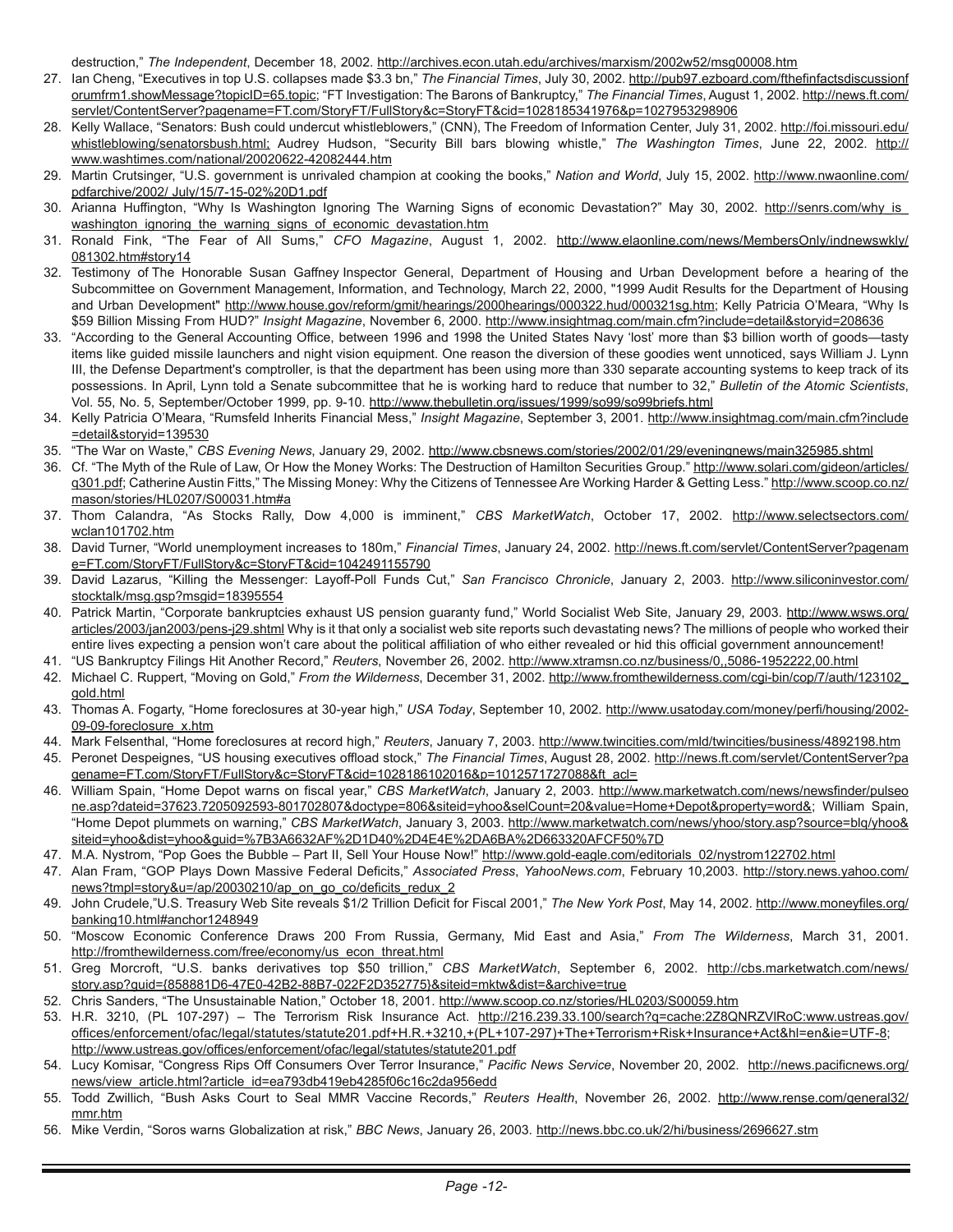#### *(continued from page 2, Patriot II)*

"We write to express my profound disappointment about your Department's handling of anti-terrorism policy. Recent reports irrefutably indicate that the Department of Justice has been working on a successor bill to the "USA Patriot Act" for some time. Notwithstanding the Judiciary Committee's jurisdiction in this matter and outstanding record of dealing with this legislation, the Committee reported a bipartisan version of the Patriot Act by a unanimous vote, according to the Chairman's spokesman there have been no consultations with the Committee on this bill.

Your Spokesperson, Barbara Comstock, claimed in a February 7, statement (attached) that the new draft bill was still in "internal deliberations" within the Department and still being discussed at "staff levels" and has not been "presented… to the White House." This is blatantly false in several respects, yet the Department of Justice "Control Sheet" (attached) plainly indicates that the bill was forwarded to the Speaker of the House and Vice President on January 10…

Conyers specifically requested that the Attorney General reply to his letter no later than February 15, 2003. A Conyers' spokesperson told **FTW** today that not only has the Justice Department not replied to Conyers' letter but that they have "not even acknowledged receiving it."

The Department of Justice did not respond to a call from *FTW* asking for a response to Conyers' letter or an explanation as to why they had not responded.

The bill's draft and the fact that it had been officially transmitted to Cheney and Hastert nearly a month a month before its existence was disclosed was revealed in major scoop released on Feb. 7, 2003 by Washington, D.C.'s non-partisan Center for Public Integrity (CPI). *FTW* has relied extensively on comprehensive reports by the CPI for past major stories including our 2000 story, The Bush Cheney Drug Empire.

The original CPI story including links to the "Confidential" draft of the bill and the official letter of transmittal is located at: http://www.publicintegrity.org/dtaweb/report.asp?ReportID=502&L1=10&L2=10&L3=0&L4=0&L5=0

In a follow-up story on PBS' Frontline, anchor Bill Moyers interviewed CPI's Executive Director Chuck Lewis who disclosed that the CPI had obtained a copy of the bill as a result of a leak from within the Justice Department by someone who was exposing themselves to great risk in the post-9/11 climate of secrecy in Washington. The fact that the story was leaked raises the possibility that the Bush administration was attempting to gauge both public and congressional reaction prior to introducing the bill for legislative action.

#### **WHAT'S IN PATRIOT II?**

CPI's Lewis was not jesting when he told Moyers that Patriot II was five or ten times worse than the first Patriot Act.

Its provisions allow for secret arrests of persons in certain terrorist-related cases until indictments have been handed down and there is no time limitation for this process. America has never permitted secret arrests for indefinite time periods. In addition, Patriot II provides that these terrorist arrests may be under "no bail" conditions and that any federal employee who discloses the identity of someone who has been secretly detained may be imprisoned for up to five years.

The bill mandates that government authorities are entitled to have ex parte (one- on-one, without defense counsel or a public record) and in camera (private) – meetings with judges without opposing counsel or defendants even being notified to secure rulings on search warrants, admissibility of evidence and investigative procedures. In certain cases where naturalized American citizens are found to be working with foreign governments, or making donations to foreign based charities later found to be supporting terrorist causes, the Attorney General will have the right to revoke U.S. citizenship and extradite those charged to any country in the world, whether there is an extradition treaty in place or not.

There has been some debate, encouraged by inaccurate and extremely irresponsible reporting by some "alternative" journalists and radio talk show hosts indicating that the bill provides the government with the ability to strip native-born U.S. citizens of their citizenship for seemingly trivial offenses. This is patently untrue. The actual truth is bad enough.

Section 501 of Patriot II amends section 349 of the Immigration and Nationality Act (8 U.S.C. 1481) pertaining to the citizenship status of those who have acquired U.S. citizenship. It states that those who have entered into the armed forces of a foreign government (when such forces are engaged in hostilities against the US), or have joined or provided material support "to a terrorist organization… if the organization is engaged in hostilities against the United States, its people, or its national security interests" will be deemed to have made a prima facie (apparent on its face) statement that they intend to relinquish their citizenship.

Lewis and Moyers were correct in their interpretation of this section in that a naturalized American who makes a donation to an Islamic charity later alleged to have been giving money to a terrorist organization could be stripped of their citizenship and deported anywhere without it ever having been established that he or she even knew how the charity was distributing its money.

The act broadens the scope of activities that qualify for the loose-to-non-existent guidelines for eavesdropping and surveillance under Patriot I and allows law enforcement personnel to obtain "national" search warrants for domestic and foreign terrorism investigations. As discussed in previous *FTW* stories, under Patriot I the definition of "domestic terrorism" is extremely vague and non-specific. Throwing away decades of progress obtained as a result of litigation in the 1970s and 80s the new bill specifically overturns dozens of consent decrees prohibiting law enforcement agencies from infiltrating non-violent religious and civic groups exercising protected first amendment rights.

Section 126 of the act allows the U.S. government to obtain consumer credit reports and to impose criminal penalties on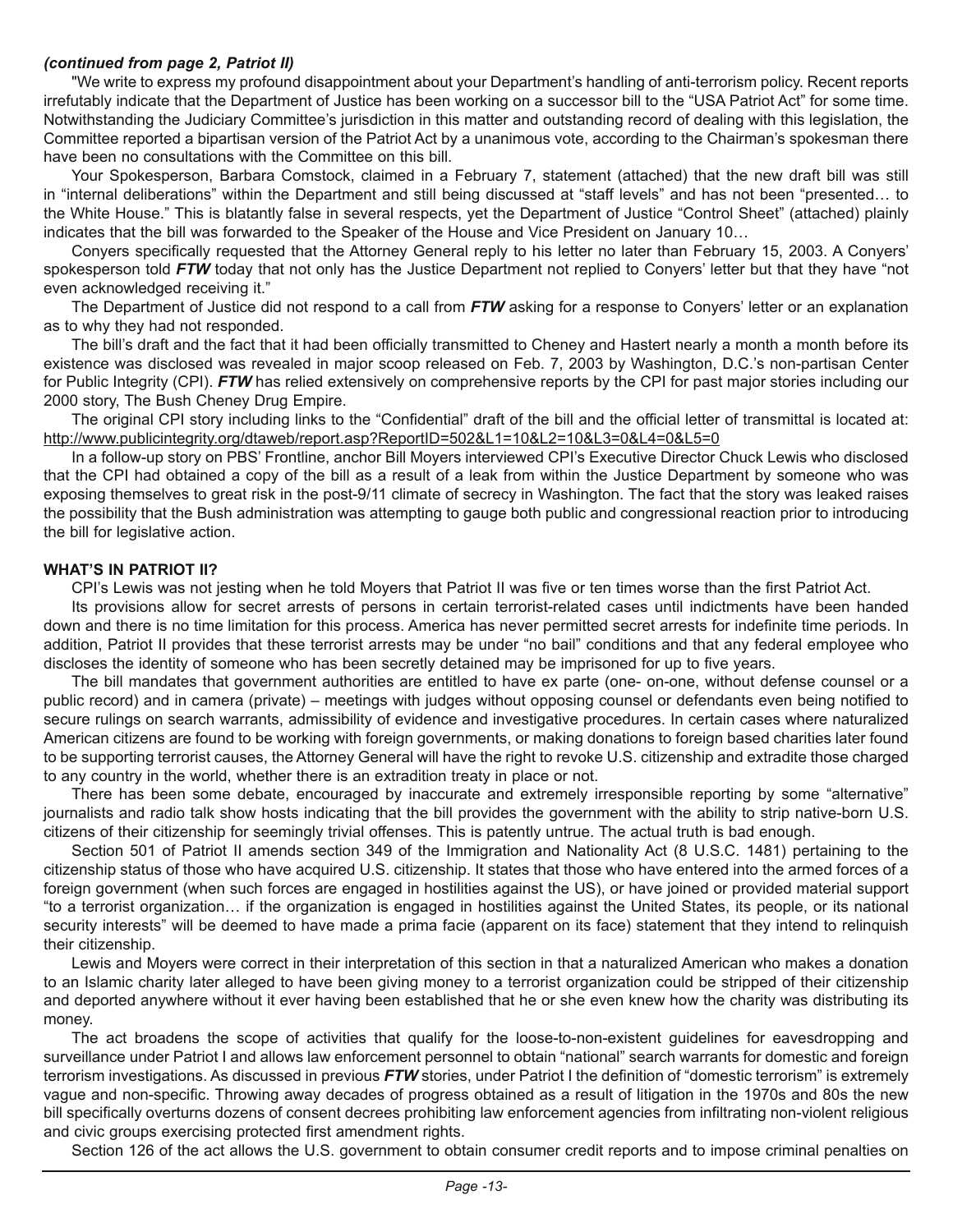credit reporting agencies if they disclose to individuals that the government has obtained copies of their records.

Section 127 of Patriot II allows the Federal government to supercede all local statutes governing autopsies in terrorism investigations which means literally that if a person died at the hands of an illegal federal investigation, the autopsy results could show a suicide or some other finding favorable to the government. This would also apply in cases of accidental death due to fatalities resulting from mass compulsory vaccinations. In such cases, instead of finding dangerous vaccines as the cause of death the federal government could instead blame terrorists.

Opening the door for the Total Information Awareness program run by convicted Iran-Contra felon John Poindexter, section 128 provides for the issuance of federal administrative subpoenas in cases "involving domestic or international terrorism" to any company that maintains records on any individual in the United States. This would apply to everything from medical records, to credit card and utility bills, to the reading habits of the targeted individual. This section also provides stiff criminal penalties of up to five years imprisonment for any employee of a private company who reveals that the records have been sought.

Once compiled, these records can be shared with any foreign government the government wishes to share them with. It also allows federal agents to serve search warrants issued by foreign governments inside this country.

Also in the list of list of noxious provisions, chemical and utility companies would be absolved under the act from requirements that they publicly disclose the kinds of dangerous chemicals in use at their facilities or "worst case scenario" information about what might happen if there were malfunctions or breakdowns at their facilities. This equates to an environmental "carte blanche" for polluters.

At the same time, Supreme Court Justices and other federal VIPs are no longer required to declare as income the cost of federally provided bodyguard and security services. This amounts to a back door raise in pay of up to several hundred thousand dollars a year for federal judges and executives who will be much more likely to remain friendly to the administration.

And in a particularly chilling passage, section 404 of Patriot II would impose a penalty of up to five years of imprisonment for anyone who used any form of computer encryption to commit anything defined as domestic or foreign terrorism. Under the liberal definition of domestic terrorism contained in Patriot I, a possible interpretation of this section could be that a reporter who uses PGP or other encryption program to correspond with a foreign confidential source could be imprisoned for five years – just for using the software. It also suggests that no commercial entity which uses encryption to protect its proprietary data would be permitted to use any encryption program which the government did not already possess a key to.

#### **WHAT TO DO?**

Since the bill has not been introduced, any pre-emptive attempts to influence members of Congress would have questionable effects. A member's response would correctly be, "I have no power to do anything until the bill is introduced." However, the actions of the Attorney General and, by implication, the President, the Vice President and the Speaker of the House are unethical and dishonest, if not illegal. It couldn't hurt to let them know that you are watching for this bill's introduction and how they will respond when it comes time.

Anyone wishing to make their voices heard on Patriot II should direct their comments to the Department of Justice, the White House and the Speaker. Their statements should be bold and demand that these institutions follow the law and maintain good faith with the American people.

When the bill is introduced, most likely after the commencement of hostilities in Iraq or another convenient terror attack, the moment - perhaps the last one possible - when Congress can step up to the plate and do its job the way it is obliged to, will have presented itself. If it passes as it is written Patriot II will signal a final breach of contract between the government and the people.

### *NEW Video!* **"AfterMath: Unanswered Questions from 9-11" by Guerrilla News Network (GNN)**

In this investigative documentary, Former Inspector General of the Dept. of Transportation and attorney Mary Schiavo, UC Professor Emeritus Peter Dale Scott, author and professor Michel Chossudovsky, From the Wilderness' Mike Ruppert, and author Nafeez Ahmed, among others, raise critical, unresolved questions surrounding the tragedy of September 11.

AfterMath investigates the troubling span of issues that have arisen since the attacks, including: the negligence of military officials in immediately reacting to the hijackings, proven links between the hijackers, Pakistani intelligence (ISI) and the CIA, the role of oil in the Eurasian conflict and, finally, the impact of post-911 legislation on American civil liberties.



35 minute documentary (plus 2 bonus GNN NewsVideos)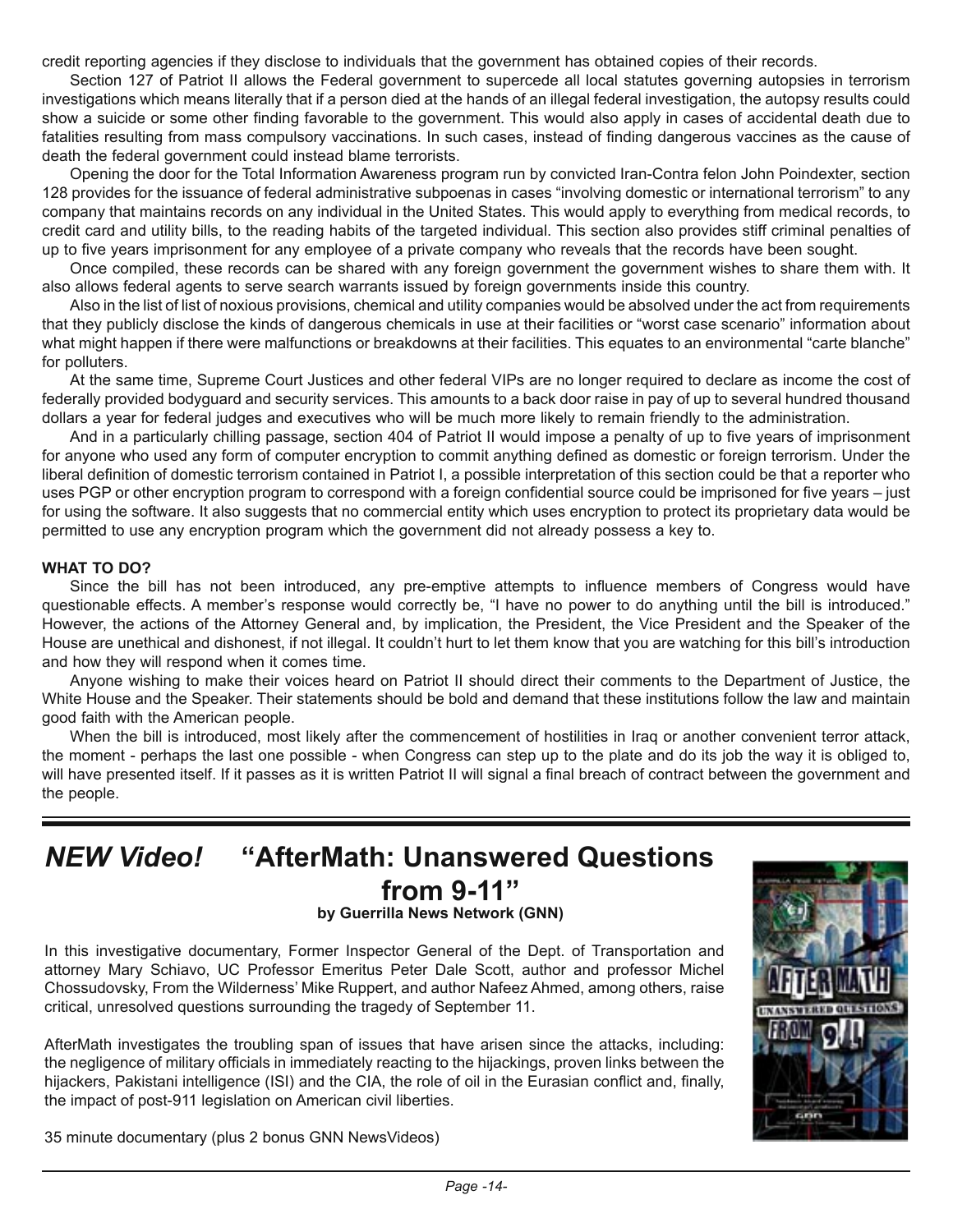- **- Belgian Court Ruling Saying Sharon Can Be Tried as War Criminal is the Biggest Blow Ever to the "New World Order" - Israeli Gov't Reaction Reveals Global Power Play Over Iraq**
- **- Global Coalition Shatters, Resistance Mounts**
- **- Fangs, Rage and Fury of Administration Signal Deepening Danger**

# **The Fig Leaf Comes Off**

Feb. 13, 2003, 2330 PST, (FTW) - The clearest signal, among many, of a major fragmentation of the global economic power bloc that had until recently supported the Bush Administration came today when a Belgian court ruled that, after he leaves office, Israeli Prime Minister Ariel Sharon may be prosecuted for war crimes. The charges stem from his role as Israeli Defense Minister in facilitating a bloody 1982 massacre of hundreds of Palestinian refugees by the Lebanese Christian Phalange militia at the Sabra and Shatilla camps in Israeli-occupied territory. Other recent signals of a massive global break up include efforts by three NATO members to block NATO support for Turkey once the invasion of Iraq begins, a lawsuit filed today by members of the U.S. Congress seeking an injunction to prevent military action against Iraq, a resolution introduced in the House of Representatives seeking to revoke the war powers given to President Bush after 9-11, the refusal of some British military reservists to be called up for deployment to the Middle East, growing international refusals by first responders and military personnel to receive controversial vaccinations, and even open opposition from British and American intelligence agencies.

In response, the administration has bared it fangs, revealed its rage and - as described in some press stories - expressed its "fury" at former allies. All of these signs taken together are ominous because they reveal an administration that is out of control, groping, and fundamentally lacking in the operational skills to behave as a world manager. Each new sign of resistance produces only more muscle flexing as the world inches closer to a replay of 1914, but with a different cast. The bottom line is that Europe is quietly demonstrating power with increasing success every time the Bush Empire screws up. In response, the Empire inches closer to simultaneous overt military aggression on two or more fronts. This is the only skill which it really possesses.

#### **ARIEL SHARON**

A flurry of stories released today by the *Associated Press*, *The New York Times*, in Europe and in Israel disclosed that a Belgian court had ruled that Israeli Prime Minister Ariel Sharon, previously exempted from prosecution under Belgian law for war crimes, could be tried as a war criminal after he left office. The ruling came after a court decision last year dropped a lawsuit against Sharon by Palestinian survivors on the grounds that he was a sitting head of state and not in Belgium at the time.

The instant response from Israeli Foreign Minister Benjamin Netanyahu was explosive. Quoted in stories by the *Times*  Netanyahu described the Belgian decision as, "an affront to truth, justice, and the right of the state of Israel to defend itself against terrorism."

"We in Israel and the Jewish people as a whole have had enough of blood libels on the soil of Europe, and we are going to fight this one with everything we have."

He also directly linked the ruling to resistance by several European nations, including Belgium, to the U.S. plans for an invasion of Iraq. He called the decision deeply immoral and deeply distorted.

Netanyahu seems to have forgotten that Israeli Defense Forces (IDF) under Sharon's command launched illumination flares from a distance so that the Phalangist militia could see to commit the massacres and that - as reported by *Reuters* today - two groups of Israelis have used the same Belgian law to file suits against Yasser Arafat. Sharon was disciplined and forced to resign after the incident. America is not the only country that likes to put acknowledged criminals back in power.

But Netanyahu was absolutely correct about the fact that the ruling, coming when it did, signaled that a major realignment was forming to counter the Empire's military strategy and heavy-handed conduct of foreign policy.

#### **NATO**

Three members of the 19-nation North Atlantic Treaty Organization (NATO) moved on February 10th to exercise veto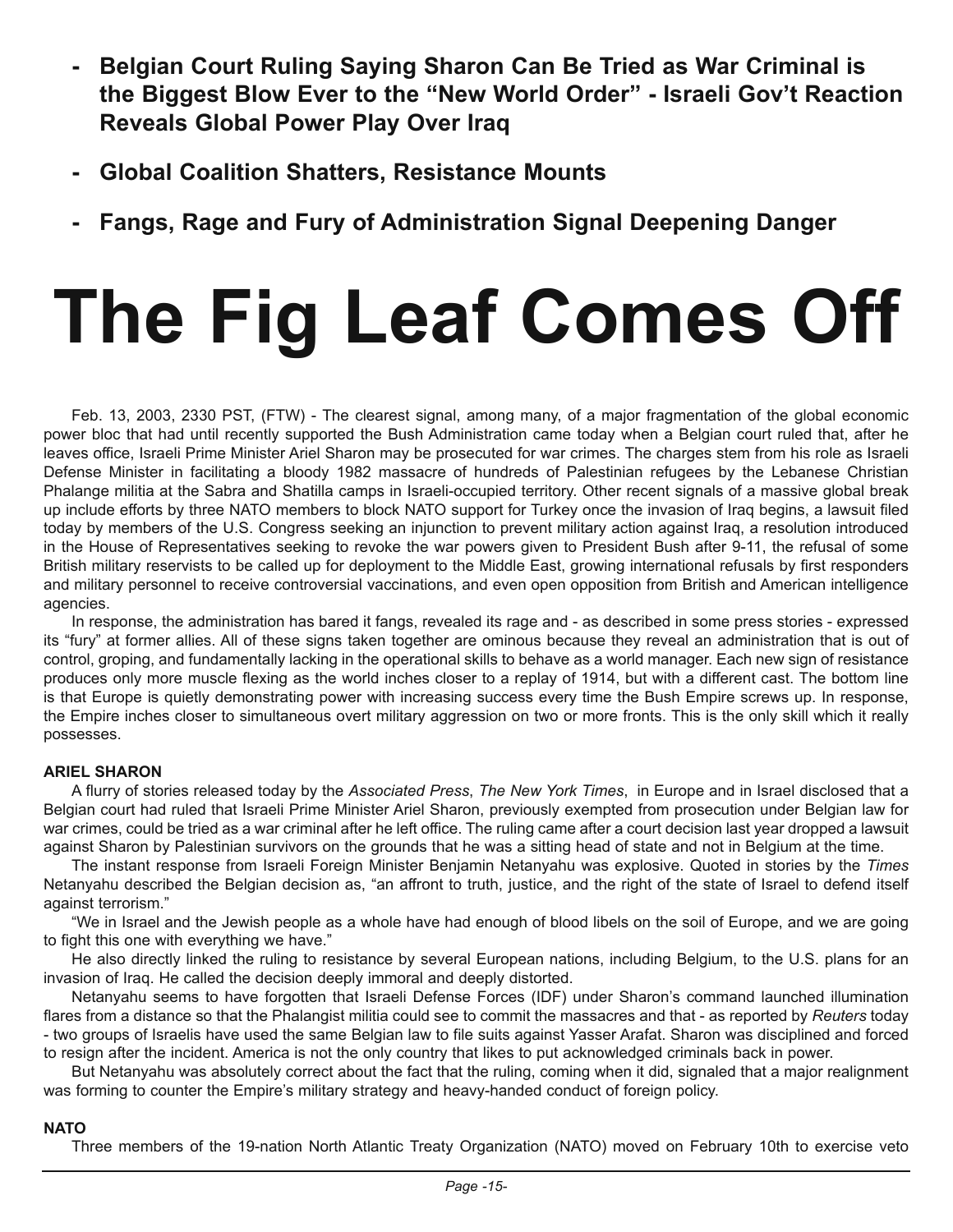power to prevent NATO resources from being used to defend NATO member Turkey when the Iraqi invasion begins. France, Germany and Belgium were joined by Russia, which is not a member of the alliance, in endorsing the veto and supporting more time for inspections. NATO headquarters is located in Brussels.

One key impact of the veto would be to prevent the U.S. from sending key equipment like Patriot anti-missile systems, AWACS surveillance aircraft and biological and chemical units into Turkey.

U.S. Defense Secretary Donald Rumsfeld responded by stating that France is not an American ally and throughout the administration a number of undiplomatically harsh criticisms were leveled at France. An *AP* story published on February 12th quoted Republican Congressman Peter King of New York as calling France, "A second rate country" that should be left out of any future defense coalitions. King's statements gave breath to the deeper sentiments that administration officials had been suggesting since the veto was announced. "We may have to restructure the alliance, form a new alliance which the French will not be a part of. We cannot allow a second rate country to have a veto power or obstructionist power over American foreign policy."

Criticism of German Chancellor Gerhard Schroeder was significantly more muted than that directed at France. Since the end of World War II Germany has been the rock upon which every aspect of U.S.-European policy has been based. Since taking office Schroeder has steadfastly opposed U.S. invasion plans for Iraq, reflecting the opinion of an overwhelming majority of the German people. The German economy is too powerful for the administration to ignore.

And in all this, Russian President Vladimir Putin remains the consummate chess player and judo master who recognizes that the U.S. cannot effectively function without Russian acquiescence or Russian oil. Additional signs of strain have been suggested by an indictment in Britain and the U.S. of Russia's Alfa Group for tax evasion just three days after British Petroleum (BP) and Alfa agreed to a \$6.7 billion merger. BP's future has been as fragile as exploitable oil reserves are few and dwindling oil supplies remain the dominant theme music to all of the current instability.

It seems clear that NATO's future is uncertain and that a possibly epochal realignment of global alliances is in the making.

#### **RESISTANCE FROM THE GROUND UP**

Britain's *The Independent* reported this Monday that one in five British reservists being called up for service in the Middle East was either requesting a deferral or actually ignoring their orders to report for duty.

All over the world, many who are being asked to receive highly controversial and dangerous anthrax and smallpox vaccinations are refusing. As reported in *The Sydney Morning Herald* today, 11 Australian navy personnel, already en route to the Persian Gulf have flatly refused to receive their injections. They are now facing disciplinary actions and being transported back to Australia. *FTW* has previously reported on widespread vaccination refusals by Israeli first responders and throughout the U.S. Journalist Jon Rappoport has also documented vaccination refusals by members of the U.S. Army stationed at Fort Hood, Texas.

Rappoport's revelations come even as this writer is investigating widespread illnesses being caused by anthrax and smallpox vaccines recently given to member of the 1st Air Cavalry and 4th Infantry Divisions. In an unconfirmed report received today I was advised of massive absences of elementary school children from schools servicing that base who may have been infected by their recently vaccinated parents. A number of press stories and medical reports have confirmed that those receiving the vaccinations might be contagious for as long as three weeks afterward. **FTW**'s investigation of this incident is continuing and we expect to produce a report within a week.

What will happen if Bush sends sick soldiers into battle who know that they have left sick children at home who they themselves have infected?

#### **A CRUMBLING HOME FRONT**

A spreading contagion of domestic opposition on a number of fronts is also backing the administration into a corner.

On February 10th Representatives Pete De Fazio D-Oregon and Ron Paul R-Texas introduced a bill (HJ Res 20) that would repeal the war powers given to President Bush immediately after 9-11. This was the measure passed days after the attacks with only one opposing vote, that of California Representative Barbara Lee of Oakland.

On February 11th, New York City Comptroller William C. Thompson called for a review of General Electric, Conoco and Halliburton for their financial dealings with "terrorist-linked" companies doing business in Iran and Syria. The move was made on behalf of New York City Police and Fire pension funds which also lost billions as a result of their investments in Enron.

On February 12th a coalition of members of the House of Representatives and military personnel headed by Michigan Democrat John Conyers filed suit in U.S. District Court in Massachusetts seeking an immediate injunction preventing the administration from going to war in Iraq. Quoted by the AP Conyers referred to the U.S. Constitution which says, "Congress shall have power... to declare war."

"Get it? Only Congress," said Conyers at a Washington news conference.

The other members of the Congress joining in that suit were Dennis Kucinich, D-Ohio; Jesse Jackson Jr., D-Ill.; Jim McDermott, D-Wash.; Jose Serrano, D-N.Y.; and Sheila Jackson Lee, D-Texas. The military members, on active duty and facing service in the invasion, were not identified to protect their identities.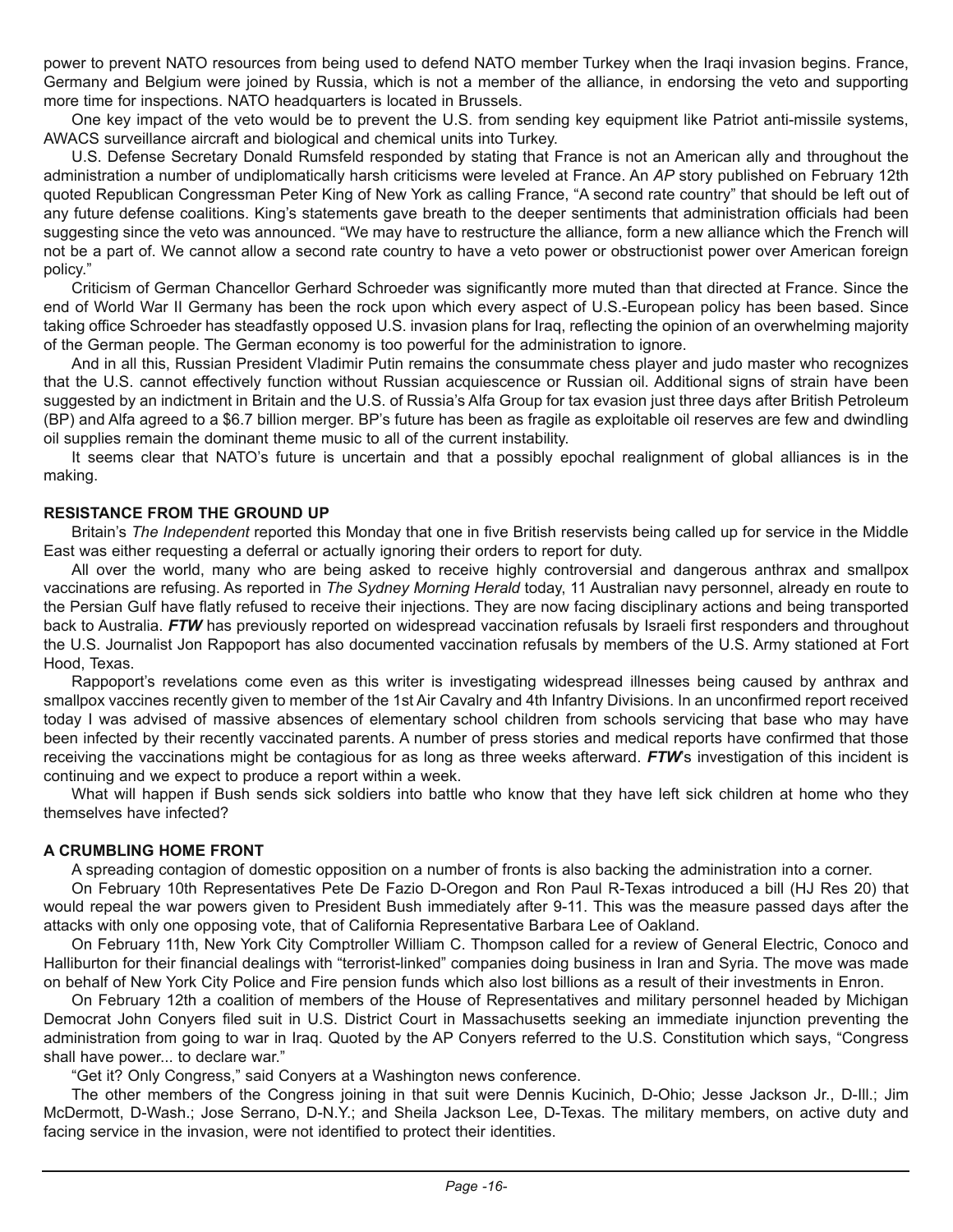#### **THE CIA, THE FBI AND MI6??!!**

Recent stories in *The New York Times* and *The New Zealand Herald* have revealed that even intelligence professionals in the U.S. and Great Britain are both privately and publicly expressing anger and concern at the politicization and falsification of their findings. Just days after a hugely embarrassing scandal in which it was disclosed that the Blair government had plagiarized a graduate student's research paper to formulate its "intelligence dossier" on Saddam Hussein, it was disclosed that members of the British Defense Intelligence Staff had leaked a classified intelligence document to the *BBC* showing that there were no ties between al Qaeda and the Hussein government in Iraq.

This followed on the heels of a highly suspicious tape recording of Osama bin Laden in which U.S. Secretary of State Colin Powell and American major press organizations conveniently overlooked the fact that bin Laden had called for Saddam Hussein's removal from power.

Powell's troubles don't end there.

On February 1st, James Risen and David Johnston of *The New York Times* disclosed that members of the CIA and the FBI were complaining that "senior administration officials have exaggerated the significance of some intelligence reports about Iraq, particularly about its possible links to terrorism, in order to strengthen their political argument for war."

It is becoming increasingly difficult to hide the growing fragmentation inside the government and Powell should perhaps take a look at two of his own schizophrenic statements. When he testified before the Senate Foreign Relations Committee in October 2001 he said, "We cannot let Usama bin Laden pretend that he is doing it in the name of helping the Iraqi people or the Palestinian people. He doesn't care one whit about them. He has not given a dollar toward them. He has never spoken out for them." Yet on February 11, 2003 Powell testified before the Senate Budget Committee and said, "...Once again he [bin Laden] speaks to the people of Iraq and talks about their struggle and how he is in partnership with Iraq. This nexus between terrorists and states that are developing weapons of mass destruction can no longer be looked away from and ignored."

#### **NOW COMES THE REAL DANGER**

*FTW* has been warning of developments like this since the Bush administration took office. They are not trivial.

This administration has presented itself to the globalized world economy as a business manager that was capable of putting together an acquisition and merger of all of the world's major assets. While the Bush administration has acted as CEO it has still reported to a globalized board of directors which includes the major economic corporations and financial interests of Europe, Russia, China, Israel, Japan and possibly Saudi Arabia. These should be distinguished from the governments or peoples of these nations. What it has demonstrated is that it is incapable of transferring the assets of a significant portion of Europe into the portfolio. It is operationally incompetent to manage its way out of a wet paper bag. The corporate histories of George W. Bush, Dick Cheney and Donald Rumsfeld demonstrate only the ability to acquire other companies, pump the shares prices, commit fraud and reap billions in profits.

The administration's management of world affairs since 9-11 has been laughable and unbelievable on the world stage and increasingly at home. It is losing credibility by the moment. The two most recent developments which indicate a global power realignment are the major shot taken at Israel today by Belgium and North Korea's increasing belligerence which is making a mockery of the U.S.'s hypocritical rhetoric. Netanyahu's statement that there was a link between the Belgian court's ruling and the pending Iraqi invasion was an incredibly revealing admission.

The Sunday edition of *The Los Angeles Times* on February 9th carried a huge story on how a two-front war in Iraq and Korea was winnable while trying to hide the fact that U.S. casualties would be enormous. This after it was disclosed by Britain's Mirror that the United States had just ordered 100,000 body bags and 6,000 coffins.

Those who would naively look on these developments should remember the lessons of history. When Adolf Hitler's Third Reich began to realize that it would lose the Second World War - after its defeat at Stalingrad in 1943 - it commenced its "Final Solution," the extermination of 6 million Jews and two million other victims. When its management skills and economic power were revealed to be inadequate, Germany's allies fell away and with each new defeat the Reich became more vicious, more vindictive.

Now is the time, especially if dissent further weakens the U.S. position, when people like me, people like you, anyone who is known to be an "Enemy of the State" can be expected to disappear. Now is the time when people in potential combat theaters should begin to feel like cannon fodder and pieces of meat. Now is the time when an administration which stole an election, which encouraged and helped the attacks of 9-11, and which has turned the world inside out is revealing itself for what is. The fig leaf has come off and, naked to the world, fangs exposed, saliva dripping from its lips, the regime of George W. Bush will reveal what energy beats it heart and what its only true ability is.

What happens from here on out is anybody's guess.

Special thanks to: Theo Marcus and Kurt Kosted